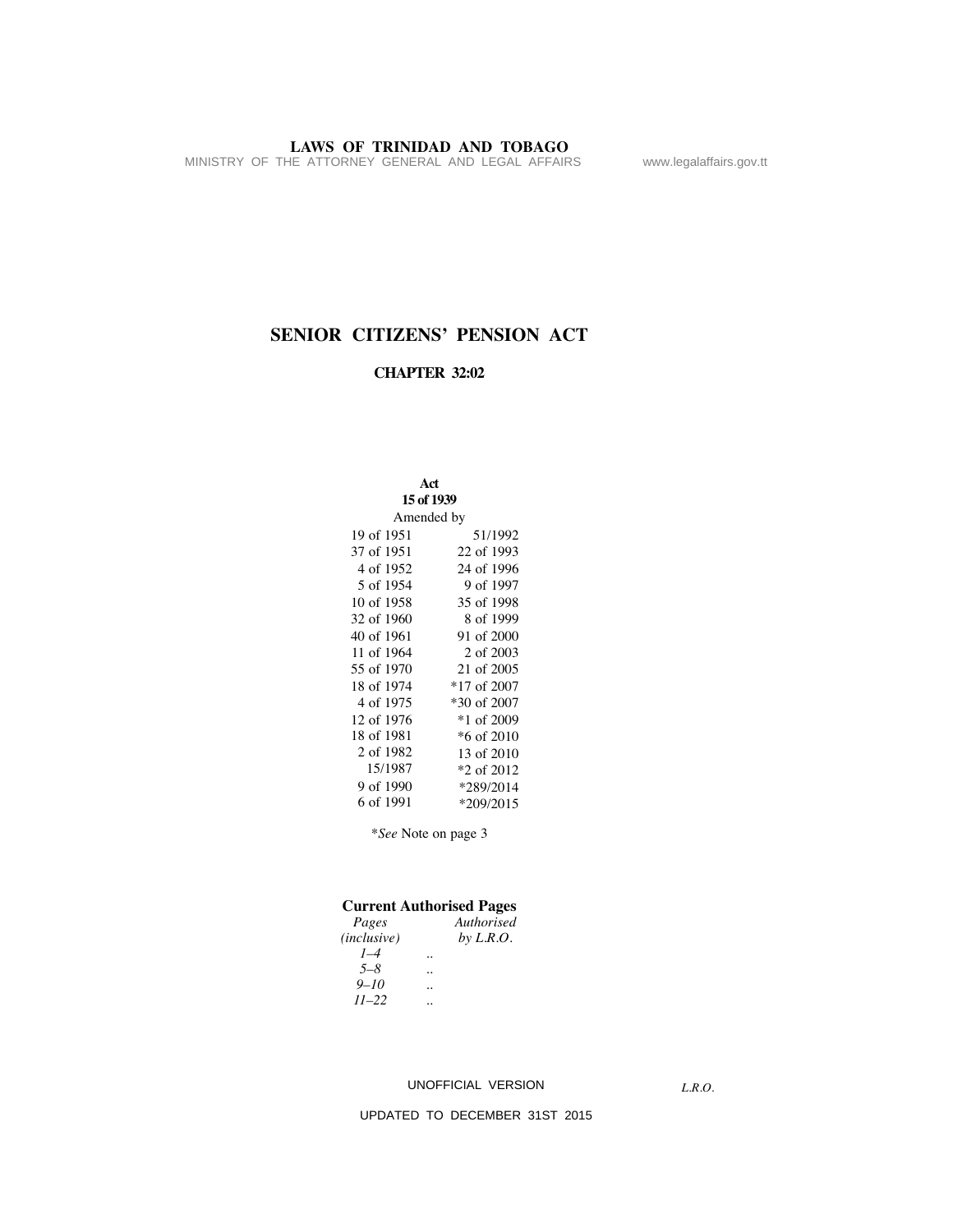*Page*

|  | <b>Chap.</b> 32:02                                 |  | <b>Senior Citizens' Pension</b> |                         |
|--|----------------------------------------------------|--|---------------------------------|-------------------------|
|  | MINISTRY OF THE ATTORNEY GENERAL AND LEGAL AFFAIRS |  |                                 | www.legalaffairs.gov.tt |

#### **Index of Subsidiary Legislation**

| Senior Citizens' Pension Regulations (GN 94/1954) |  |  |  |
|---------------------------------------------------|--|--|--|
|                                                   |  |  |  |

# **Note on Validation**

*Section 15 of Act No. 9 of 1990 provides as follows:*

 15. (1) Where before the passing of this Act (i.e., 26th April 1990) the Ministry of payments with responsibility for social services purported to make payments of old age pensions in amounts not authorised by the Old Age Pensions Act and of Food Subsidy which were not authorised by any written law, such payments are deemed to have been lawfully made. "Validation of increases of old age pensions and Food Subsidy.

> (2) No legal proceedings or other action of any kind shall be entertained in respect or in consequence of such payment as is referred to in subsection (1).".

# **Note on section 7**

Act No. 24 of 1996 deleted section 7(2) and renumbered section 7(1) as section 7.

*Section 5 of Act No. 8 of 1999 provided as follows:*

"5. The Act is amended in section 7 by inserting after subsection (2) the following subsection:

> (3) Notwithstanding subsection (2), the Minister may by Regulations prescribe the procedure for the preparation and payment of pensions, and nominate any department, statutory authority or any other entity in which the State has an interest for the performance of such functions on behalf of the Director.".

Since section 7(2) has been deleted by Act No. 24 of 1996, the latter part of the amendment to section 7 by Act No. 8 of 1999 has been incorporated in paragraph *(a),* and the former part has been inserted as paragraph *(ee),* of section 10.

# **Note on Old Age Pensions (Amendment) Regulations, 1997**

Paragraph *(i)* was added to section 10 in order to give effect to regulation 17 of the Old Age Pensions (Amendment) Regulations, 1997, which was published in the *Gazette* (as LN 184/1997) on 25th August 1997 of the Old Age Pensions (Amendment) Regulations, 1997.

#### *Regulation 17 reads as follows:*

 17. Every form prescribed by the Minister or approved by the Board in accordance with the Act immediately before the coming into operation of these Regulations, shall remain in force or be used with such modifications as may be necessary until replaced in accordance with the Act.". "Forms:

#### UNOFFICIAL VERSION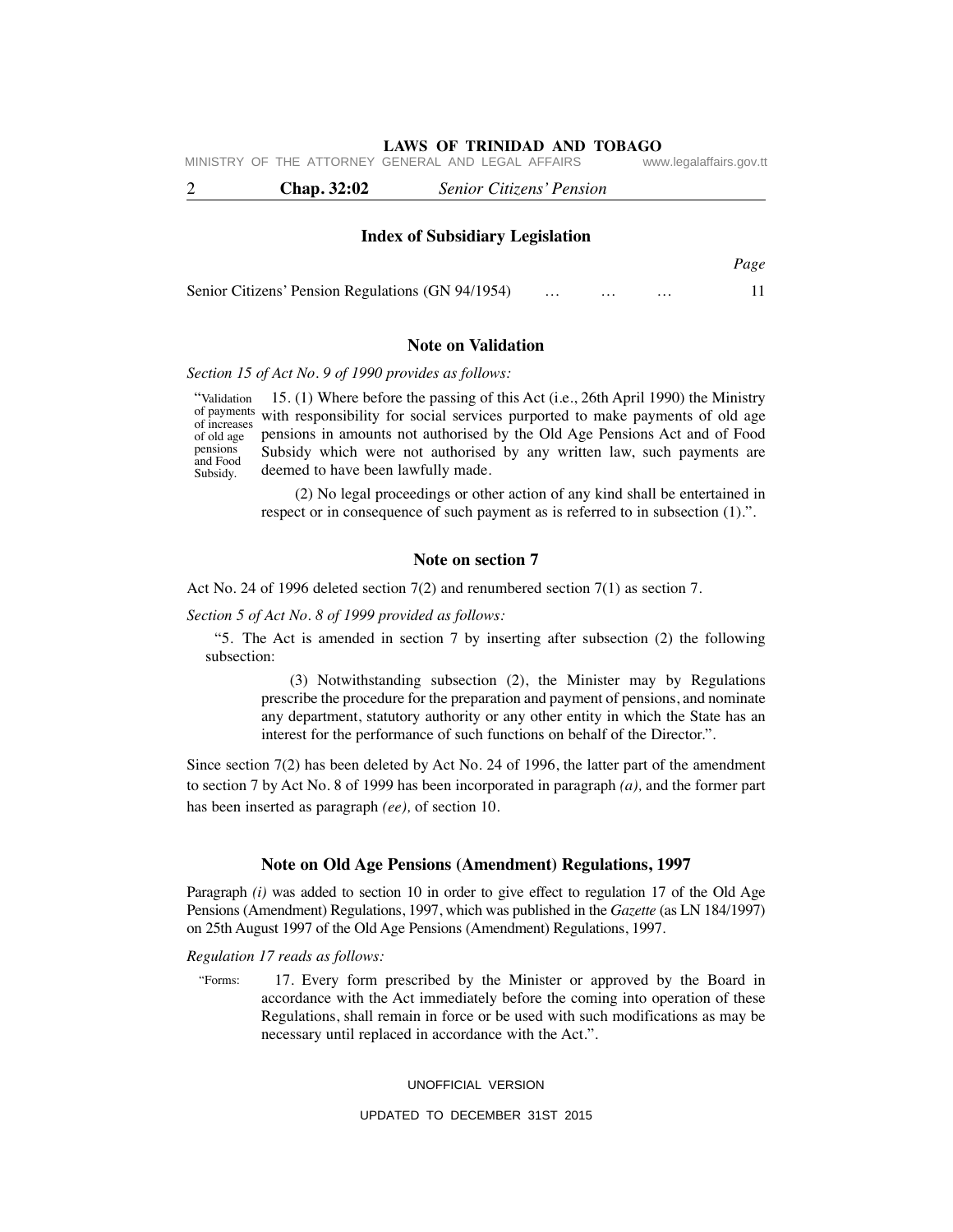MINISTRY OF THE ATTORNEY GENERAL AND LEGAL AFFAIRS www.legalaffairs.gov.tt

 *Senior Citizens' Pension* **Chap. 32:02** 3

#### **Note on Act No. 17 of 2007**

*See* section 25 of Act No. 17 of 2007 with respect to the application of this Act.

# **Note on Act No. 30 of 2007**

By section 2 of Act No. 30 of 2007 increases in the payment of grants under section 3 are to take effect from 1st October 2007.

# **Note on Act No. 1 of 2009**

Amendments to section 3 made by Act No. 1 of 2009 took effect from 1st October 2008.

# **Note on Act No. 6 of 2010**

# **(1) Validation of Payment**

*Section 3 of Act No. 6 of 2010 reads as follows:*

 3. Any increase in the grant paid by the Board to any person eligible to have received the Senior Citizens' Grant from 1st May 2010 to 31st August 2010 is hereby validated.". "Validation of payment.

# **(2) Adaptation**

Under paragraph *(p)* of section 16 of the Law Revision Act (Ch. 3:03), the Commission amended all references to the word "grant" appearing in the Regulations so as to bring these provisions in conformity with the Act.

# **Note on Act No. 2 of 2012**

Amendments made to section 3 by Act No. 2 of 2012 took effect from 1st February 2012.

# **Note on Legal Notice No. 289/2014**

The amendments made to the Schedule of this Act by LN 289/2014 took effect from 1st October 2014.

#### **Note on Legal Notice No. 209/2015**

The amendments made to the Schedule of this Act by LN 209/2015 took effect from 1st December 2015.

#### UNOFFICIAL VERSION

*L.R.O.*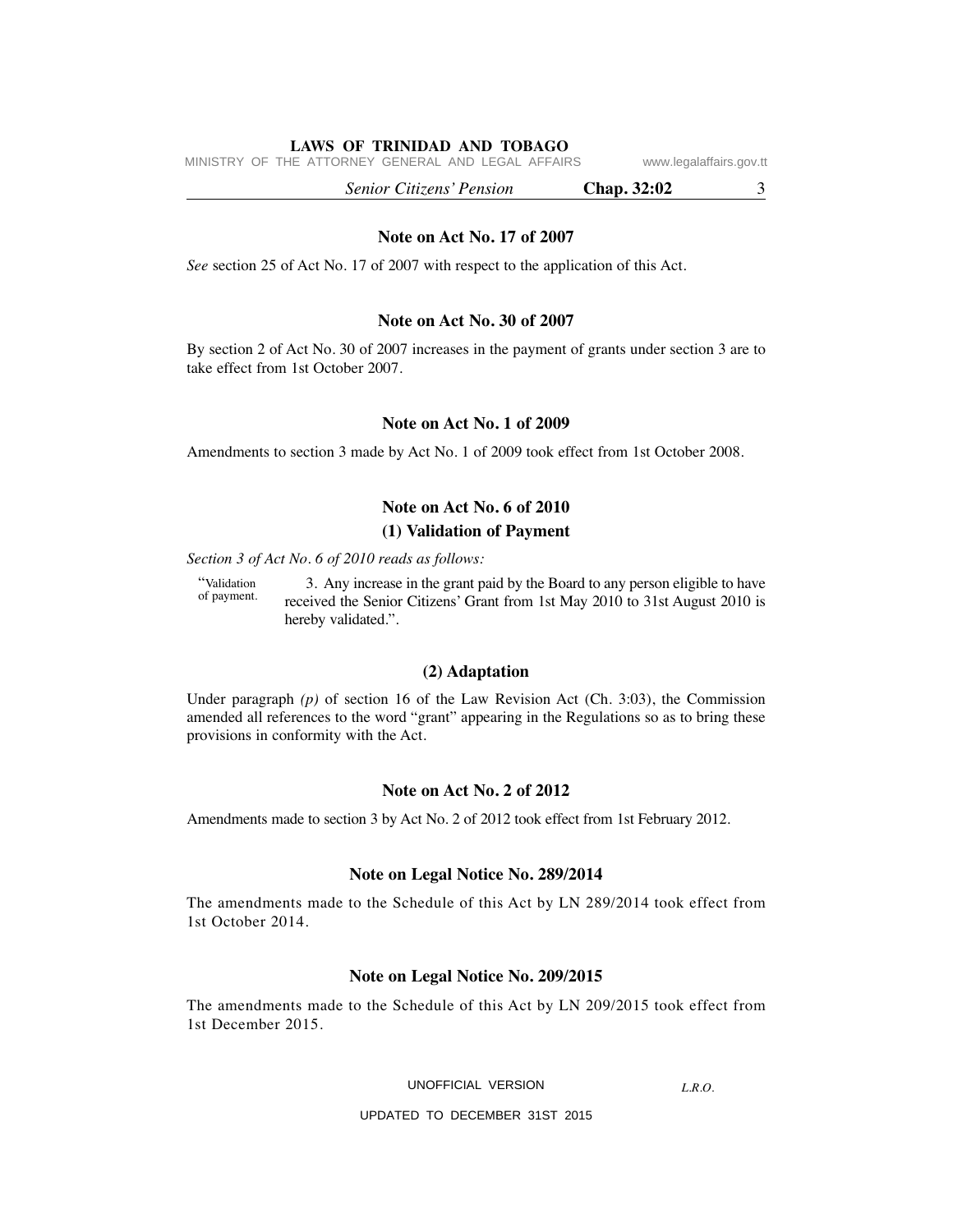**LAWS OF TRINIDAD AND TOBAGO**<br>GENERAL AND LEGAL AFFAIRS www.legalaffairs.gov.tt MINISTRY OF THE ATTORNEY GENERAL AND LEGAL AFFAIRS

4 **Chap. 32:02** *Senior Citizens' Pension*

# **CHAPTER 32:02**

# **SENIOR CITIZENS' PENSION ACT**

# ARRANGEMENT OF SECTIONS

# **SECTION**

- 1. Short title.
- 2. Interpretation.
- 3. Provisions for payment of pension.
- 3A. Payment of pension in certain circumstances.
- 4. Eligibility for pension.
- 5. Calculation of means.
- 6. Determination of claims.
- 7. Date on which pension commences to accrue and method of payment.
- 8. Pension not assignable.
- 8A. Recovery of overpayment.
	- 9. Penalty for furnishing false information.
- 10. Regulations.

# **SCHEDULE.**

UNOFFICIAL VERSION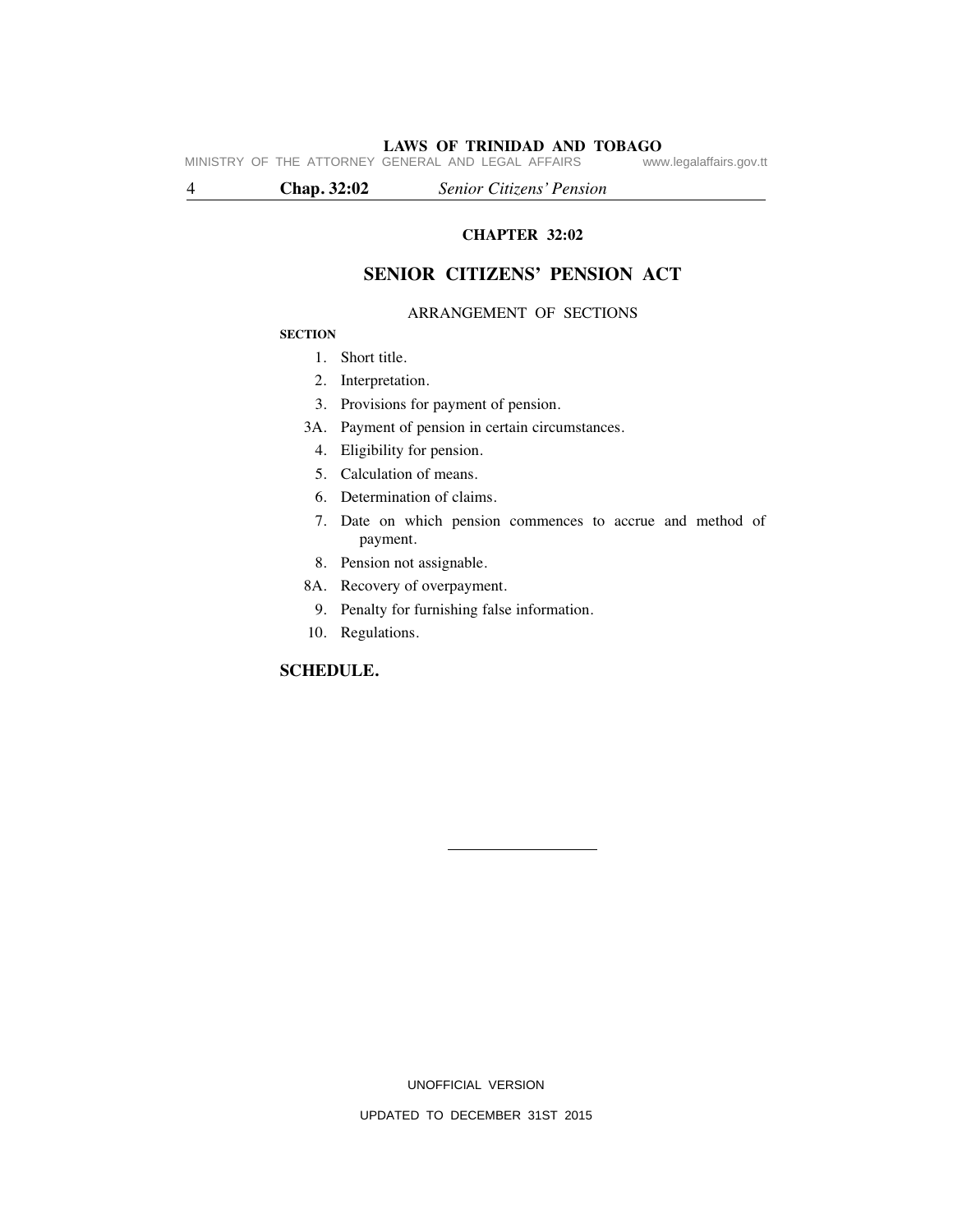MINISTRY OF THE ATTORNEY GENERAL AND LEGAL AFFAIRS www.legalaffairs.gov.tt

 *Senior Citizens' Pension* **Chap. 32:02** 5

# **CHAPTER 32:02**

# **SENIOR CITIZENS' PENSION ACT**

# **An Act to provide for the Senior Citizens' Pension.**

# [1ST JULY 1939]

**1.** This Act may be cited as the Senior Citizens' Pension Act. Short title. [17 of 2007

**2.** (1) In this Act—

"citizen" has the meaning assigned to it in the Immigration Act;

"Director (Social Welfare)" means the Director (Social Welfare) 24 of 1996 referred to in section 4 of the Public Assistance Act;

"Local Public Assistance District" means a Local Public  $\frac{13}{\text{Ch. 18:01}}$ Assistance District referred to in section 7 of the Public Ch. 32:03. Assistance Act;

"Minister" means the Minister to whom responsibility for the subject of Senior Citizens' Pension is assigned;

"pension" means the Senior Citizens' Pension payable under this Act;

"resident" has the meaning assigned to it in the Immigration Act;

"Supervisor of Social Welfare" means a Supervisor of Social Welfare referred to in section 8 of the Public Assistance Act.

 (2) For the purposes of this Act, "Board" and "Local Board" mean respectively the Central Public Assistance Board and any Local Public Assistance Board established under the Public Assistance Act, and in the exercise of their powers under this Act the Board and any such Local Board and the Director (Social Welfare) shall have all the rights, powers and immunities conferred upon them respectively by the Public Assistance Act.

**3.** (1) With effect from 1st September 2010 a person who Provisions for monthly income in the sum specified in the first column is  $^{[17 \text{ of } 2007}_{[20 \text{ of } 2007]}$ entitled to a monthly Senior Citizens' Pension in the sum 1 of 2009 satisfies the conditions specified in section 4 and receives a specified in the second column of the Schedule to this Act.

payment of pension. 30 of 2007 6 of 2010 13 of 2010].

UNOFFICIAL VERSION

*L.R.O.* 

UPDATED TO DECEMBER 31ST 2015

6 of 2010 13 of 2010]. Interpretation.  $[19 \text{ of } 1951]$ 40 of 1961 12 of 1976 17 of 2007 6 of 2010 13 of 2010].

Ch. 13. No. 2. 15 of 1939. 17 of 2007. 6 of 2010.

Commencement.

1950 Ed.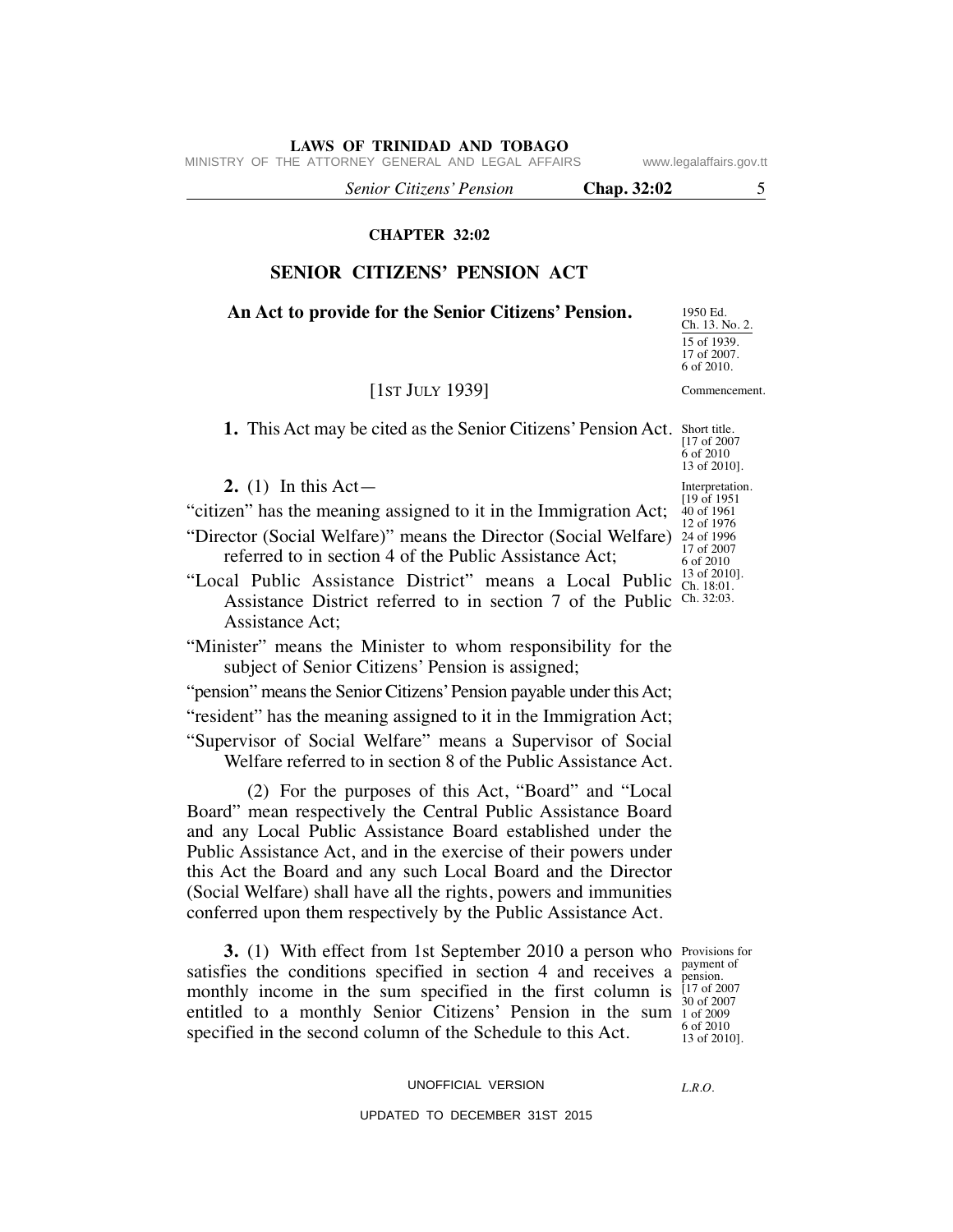MINISTRY OF THE ATTORNEY GENERAL AND LEGAL AFFAIRS

6 **Chap. 32:02** *Senior Citizens' Pension*

 (2) The Minister may by Order, subject to negative resolution of Parliament, amend the Schedule to this Act.

 (3) In the calculation of Senior Citizens' Pension there shall not be taken into account any lump sum payments received or interest from savings accrued by a senior citizen.

 **3A.** Notwithstanding any written law to the contrary, any person who immediately before 1st February 2012 was in

Payment of pension in certain circumstances. [2 of 2012].

Ch. 32:01.

receipt of— *(a)* a retirement pension of two thousand dollars

monthly under the National Insurance Act;

*(b)* a pension under this Act; and

*(c)* any other income,

shall be paid so much of his pension under this Act as would ensure that his total income will be not less than the total income he was in receipt of prior to 1st February 2012.

 **4.** (1) The conditions for the receipt of a pension by any person are—

- *(a)* the person must have attained the age of sixtyfive years;
- *(b)* the person must have been ordinarily resident in Trinidad and Tobago—
	- (i) for a period of twenty years immediately preceding the claim for a pension; or
	- (ii) for a period of fifty years in the aggregate.

 (2) For the purpose of computing ordinary residence in Trinidad and Tobago under subsection (1)*(b)*(i), the period of temporary absence from Trinidad and Tobago—

- *(a)* by a senior citizen, not exceeding five years in the aggregate;
- *(b)* by a senior citizen for the purpose of employment abroad in the service of—
	- (i) the Government of Trinidad and Tobago;
	- (ii) a firm registered in Trinidad and Tobago; or
	- (iii) a company incorporated in Trinidad and Tobago; and

UNOFFICIAL VERSION

UPDATED TO DECEMBER 31ST 2015

Eligibility for pension. [24 of 1996 8 of 1999 17 of 2007 6 of 2010 13 of 2010].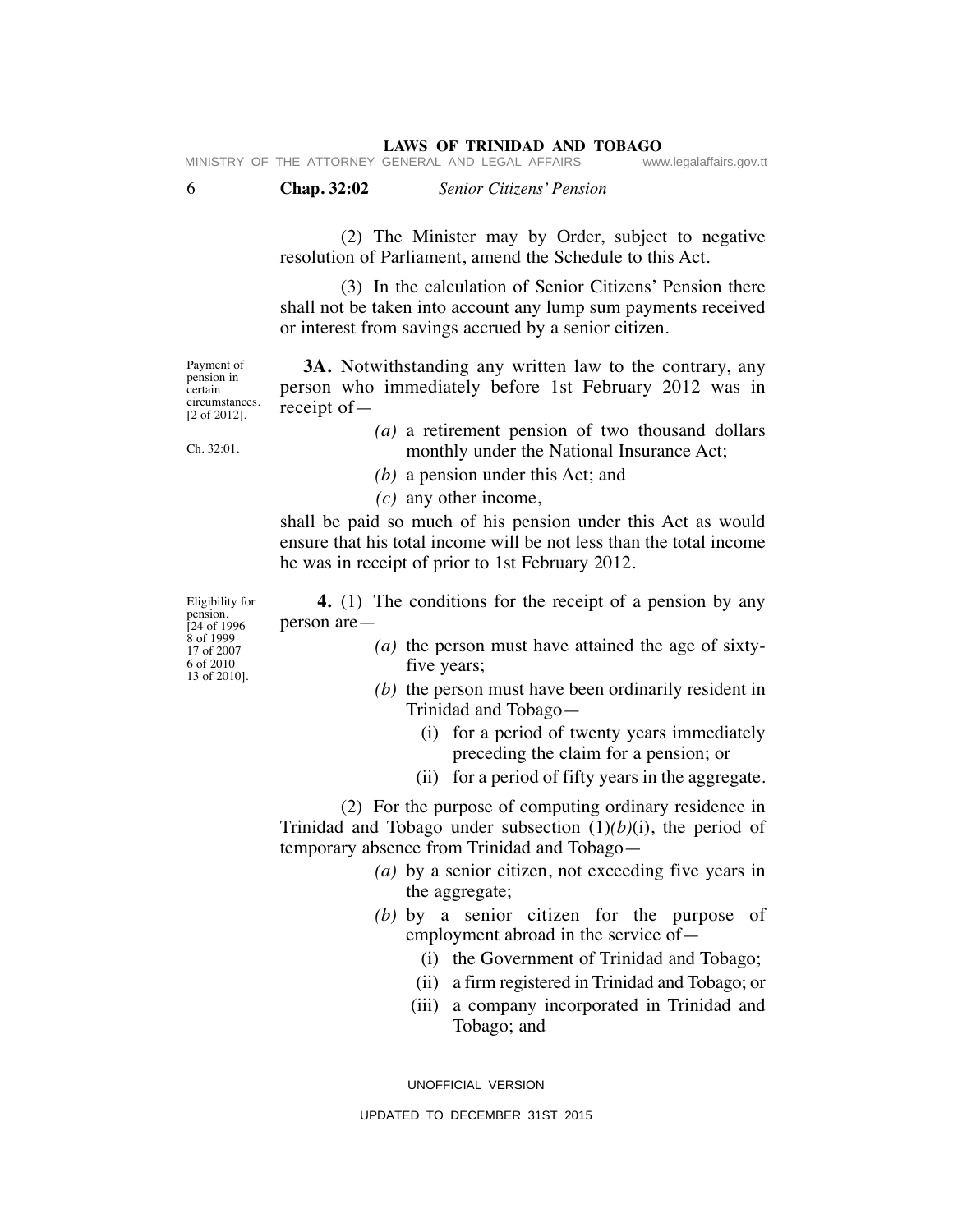|  | MINISTRY OF THE ATTORNEY GENERAL AND LEGAL AFFAIRS |  |  | www.legalaffairs.gov.tt |
|--|----------------------------------------------------|--|--|-------------------------|
|  |                                                    |  |  |                         |

| <b>Senior Citizens' Pension</b> | Chap. 32:02 |
|---------------------------------|-------------|
|                                 |             |

 *(c)* by a dependent of a person in the service of the Government of Trinidad and Tobago outside of Trinidad and Tobago, for the period of that service,

shall not be counted as a period of absence from Trinidad and Tobago.

 (3) Notwithstanding any written law to the contrary, any person who immediately before the commencement of the Old Age Pensions (Amendment) Act, 1996—

- *(a)* was in the opinion of a Local Board possessed of eyesight so defective that he was incapable of performing any work for which eyesight is essential;
- *(b)* had attained the age of forty years but had not attained the age of sixty-five years; and
- *(c)* was being paid a pension,

ineligible to receive any benefit under the Public Assistance Act. Ch. 32:03. may continue to receive such pension but that person shall be

**5.** (1) Where a person is living away from his spouse, any Calculation of sum paid to him or her by way of maintenance shall be deducted  $\frac{12}{112}$  of 1976 in calculating his or her means.

means. 17 of 2007 6 of 2010].

 (2) Where it appears to the Local Board that any person has directly or indirectly deprived himself of any income in order to qualify for the receipt of a pension, that income shall be taken to be part of the total income of that person.

> of claims. 17 of 2007

**6.** (1) All claims for a pension and all questions whether the Determination statutory conditions are fulfilled in the case of any person claiming  $\frac{61}{112}$  of 1976 such pension, or whether these conditions continue to be fulfilled  $\frac{1}{6}$  of  $\frac{200}{2010}$ . in the case of a person in receipt of such pension, or whether a person is disqualified for receiving or continuing to receive a pension, shall be considered and determined as follows:

> *(a)* every such claim or question shall be submitted in writing by or on behalf of the claimant or the Director (Social Welfare) and shall contain such particulars as may from time to time be required in

*L.R.O.*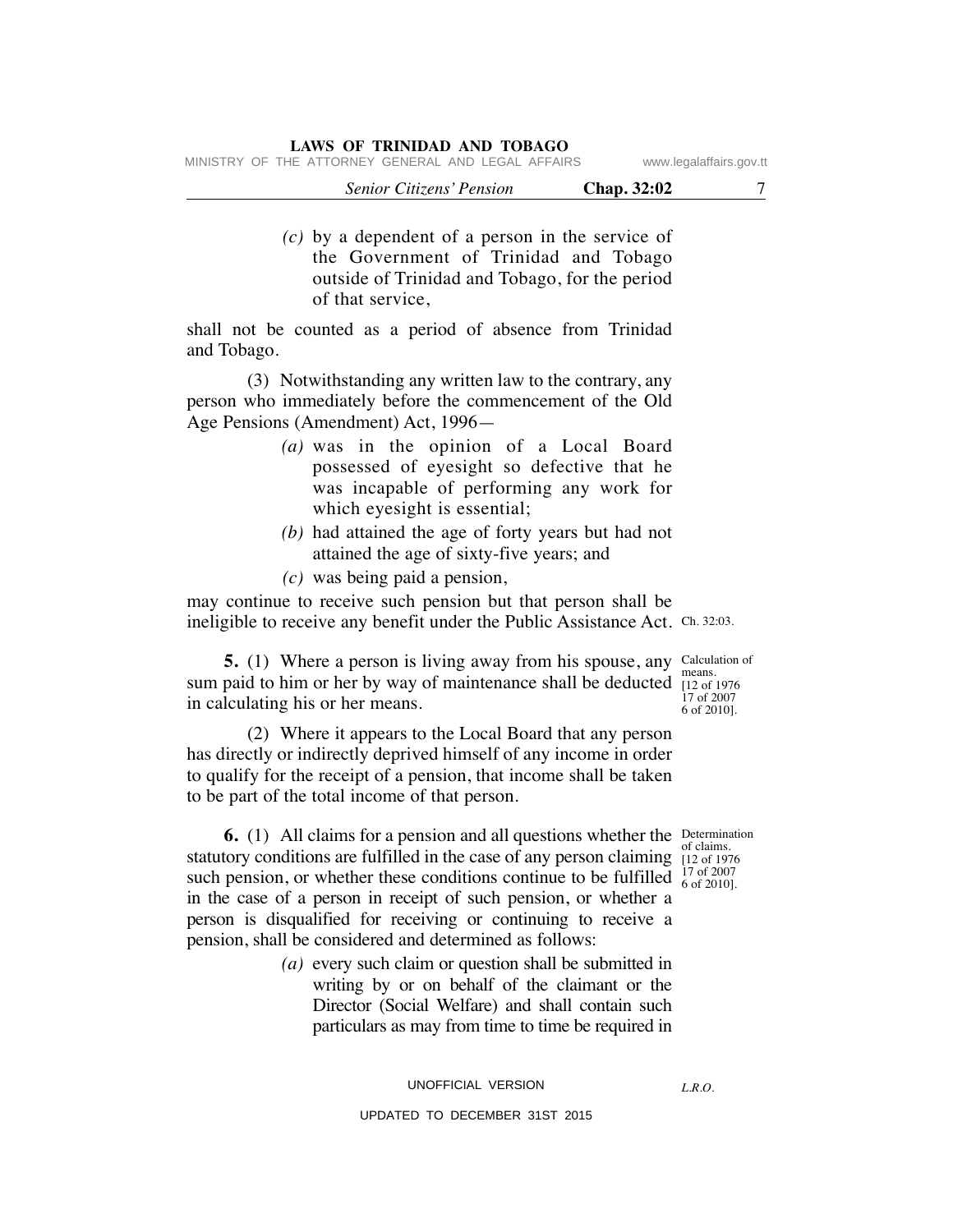| 8                                                                               | Chap. 32:02                    | Senior Citizens' Pension                                                                                                                                                                                                                                                                                                                                                                                                                                                                                                                                                                                                                                                                                                                                                                                                                                                                                                                                                                                                               |
|---------------------------------------------------------------------------------|--------------------------------|----------------------------------------------------------------------------------------------------------------------------------------------------------------------------------------------------------------------------------------------------------------------------------------------------------------------------------------------------------------------------------------------------------------------------------------------------------------------------------------------------------------------------------------------------------------------------------------------------------------------------------------------------------------------------------------------------------------------------------------------------------------------------------------------------------------------------------------------------------------------------------------------------------------------------------------------------------------------------------------------------------------------------------------|
|                                                                                 |                                | accordance with a form approved by the Board and<br>shall be addressed to the Chairman of the Local<br>Board of the district in which the claimant resides;<br>(b) every such Chairman shall place before the<br>Local Board without delay all such claims or<br>questions together with all such information as<br>may be available, but it shall be incumbent on<br>the claimant to substantiate his claim to the<br>satisfaction of the Local Board;<br>$(c)$ the Local Board shall consider as soon as possible<br>all such claims or questions and are for that<br>purpose empowered to take into account all such<br>information as may come to their knowledge<br>concerning the means of any person and shall<br>notify the claimant as to their decision; but if<br>they shall refuse the claim of any person for a<br>pension they shall notify him in writing as to the<br>grounds upon which such claim has been<br>refused, and they shall, if the person so requests,<br>submit the claim for the decision of the Board. |
|                                                                                 | Minister against the decision. | (2) A claimant who is aggrieved by the decision of the<br>Board to refuse his claim for a pension shall, within sixty days of<br>the date on which he was notified of the refusal, appeal to the                                                                                                                                                                                                                                                                                                                                                                                                                                                                                                                                                                                                                                                                                                                                                                                                                                       |
| Date on which<br>pension<br>commences to<br>accrue and<br>method of<br>payment. |                                | <b>7.</b> Where a pension is first allowed under this Act, it shall<br>commence to accrue at the end of the month after the date on<br>which the claim for a pension is received by the Local Board or<br>at the end of the month after the date on which the claimant first                                                                                                                                                                                                                                                                                                                                                                                                                                                                                                                                                                                                                                                                                                                                                           |

payment.  $1951$ 12 of 1976 24 of 1996 17 of 2007 6 of 2010].

Pension not assignable. [17 of 2007 6 of 2010].

 **8.** Every assignment of or charge on and every agreement to assign or charge a pension shall be void and in any such case the Local Board may suspend payment of the pension for any period they deem advisable.

becomes entitled to the pension whichever is the later date.

Recovery of overpayment. [24 of 1996 17 of 2007 6 of 2010].

 **8A.** (1) Where a pensioner knowingly causes himself to be paid a pension to which he is not entitled in accordance with the provisions of this Act, the Director (Social Welfare) or any person appointed by

UNOFFICIAL VERSION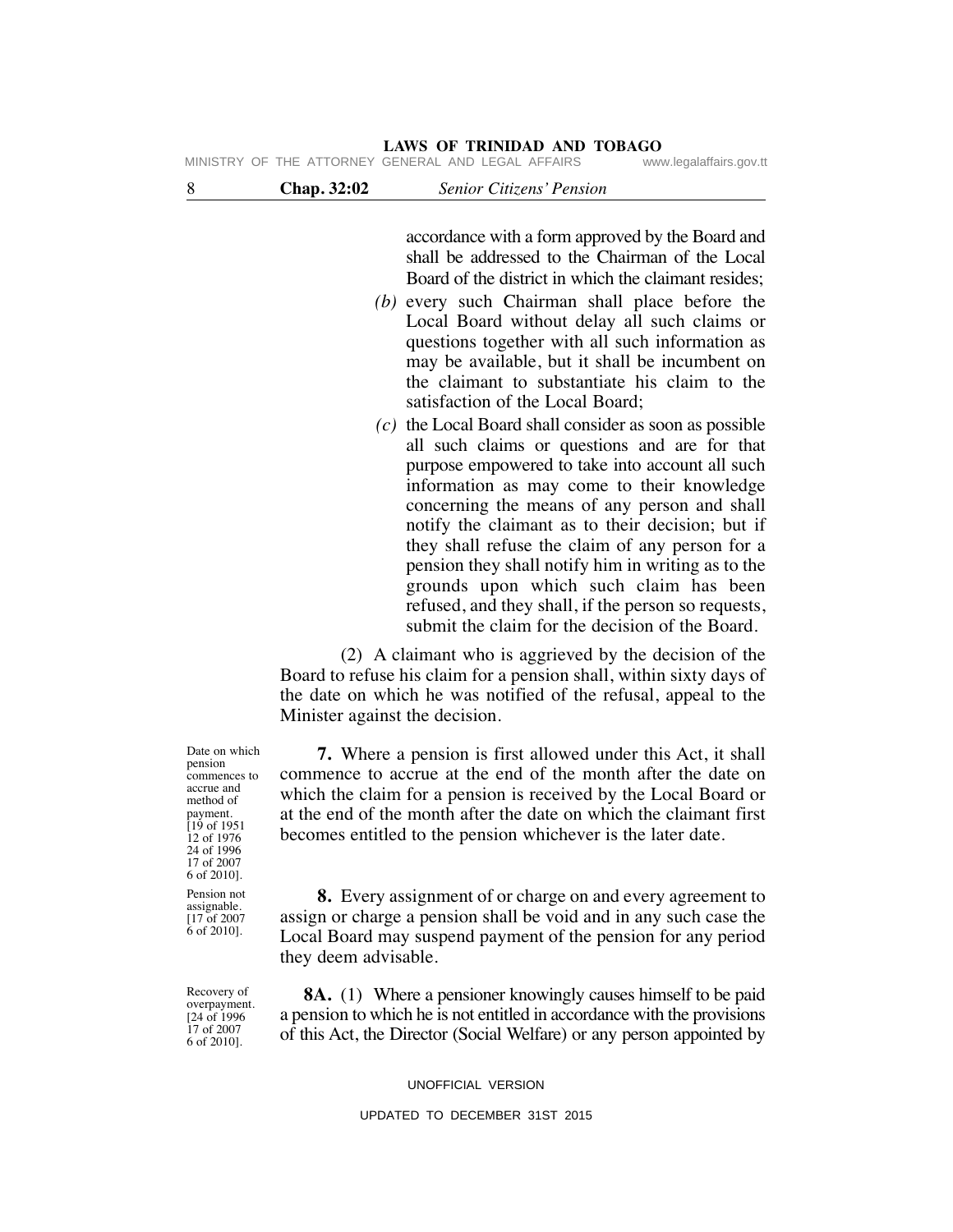|  | LAWS OF TRINIDAD AND TOBAGO |  |  |
|--|-----------------------------|--|--|
|  |                             |  |  |

MINISTRY OF THE ATTORNEY GENERAL AND LEGAL AFFAIRS www.legalaffairs.gov.tt

 *Senior Citizens' Pension* **Chap. 32:02** 9

the President for the purpose may, whenever the President so directs, sue and recover from that pensioner or his personal representative after

 (2) In any suit under this section, a certificate under the hand of the Comptroller of Accounts showing the amount paid shall be evidence that the amount stated in the certificate was expended as described in the certificate.

his death, the amount paid to such person.

 (3) The amount adjudged to be repaid by the defendant in any such suit shall rank as prior to all other claims and charges on the defendant, or on the estate of the deceased, as the case may be, accruing subsequent to the payment of the relief.

**9.** Any person who makes any statement or furnishes any Penalty for information to the Board or to a Local Board which he knows or  $\frac{1}{\text{information}}$ . has reason to believe to be false in any material particular in any  $\frac{[17 \text{ of } 2007]}{6 \text{ of } 2010]}$ declaration, estimate, return or other document which he is required or authorised under this Act to make is liable on summary conviction to a fine of one thousand dollars, and if he is a claimant for or is in receipt of a Senior Citizens' Pension, he shall forfeit all claim to such pension.

**10.** The Minister may make Regulations for carrying the Regulations. purposes and provisions of this Act into effect, and, without  $\frac{124}{9}$  of 1997 limiting the generality of the foregoing, may make Regulations—

- (a) prescribing the duties of the Board, the Local  $6$  of 2010]. Board and the Director (Social Welfare), and nominating any department, statutory authority or any other entity in which the State has an interest for the performance of such functions on behalf of the Director;
	- *(b)* causing the circumstances of every applicant for or recipient of a pension to be enquired into;
	- *(c)* providing for the maintenance of adequate records of claims for a pension, reports and decisions thereof and amounts of pension paid;
	- *(d)* prescribing the procedure to be followed on claims for a pension;
	- *(e)* providing for the suspension or discontinuance of a pension;

UNOFFICIAL VERSION

furnishing false [17 of 2007

[24 of 1996 8 of 1999 17 of 2007

*L.R.O.*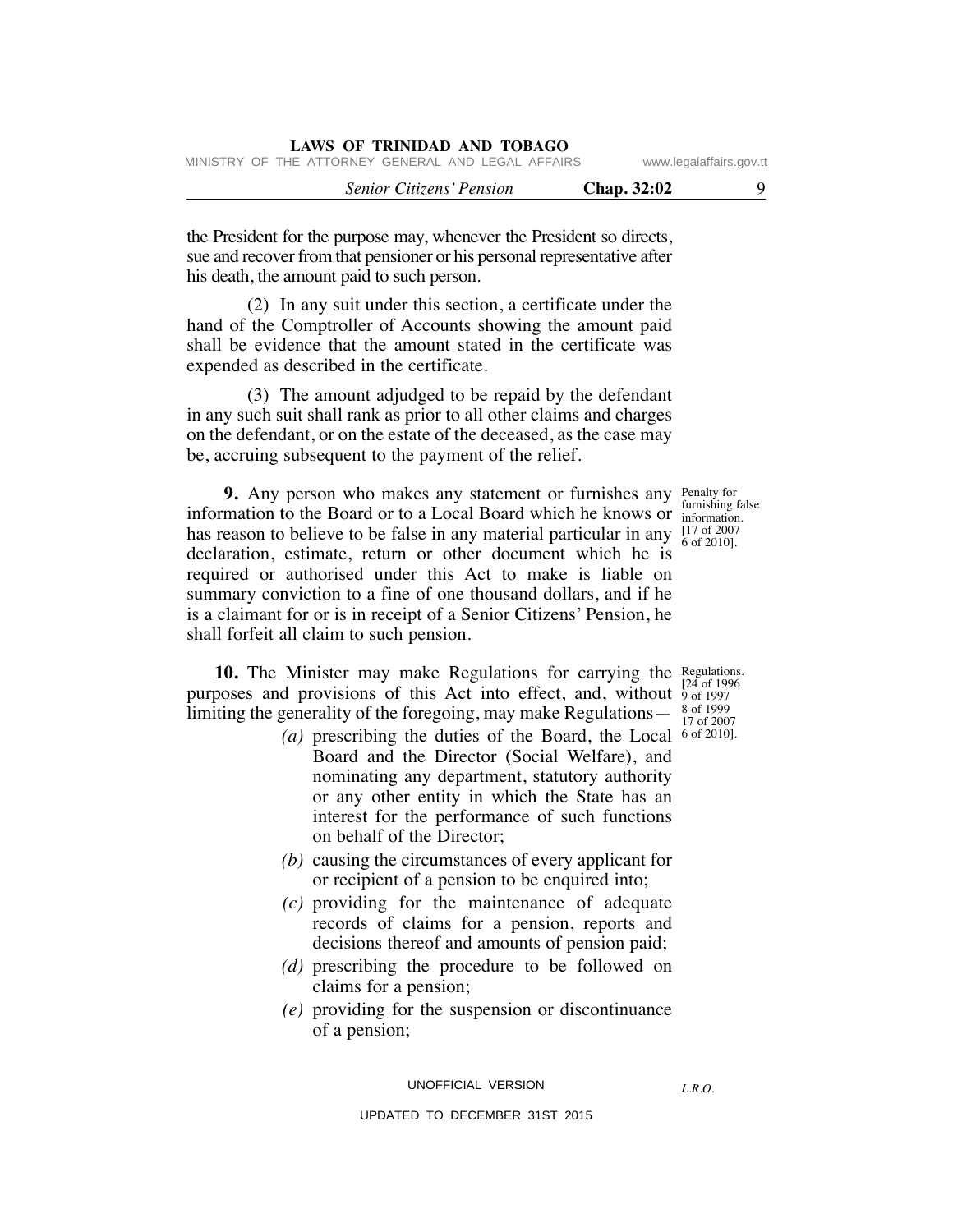| MINISTRY |             | OF THE ATTORNEY GENERAL AND LEGAL AFFAIRS                                                                                        | www.legalaffairs.gov.tt |
|----------|-------------|----------------------------------------------------------------------------------------------------------------------------------|-------------------------|
| 10       | Chap. 32:02 | Senior Citizens' Pension                                                                                                         |                         |
|          |             | <i>(ee)</i> prescribing the procedure for the preparation<br>and payment of pensions;                                            |                         |
|          |             | (f) prescribing the method and places of payment<br>of a pension;                                                                |                         |
|          |             | $(g)$ providing for the payment of a pension in the<br>event of mutilation, destruction or loss of the<br>instrument of payment; |                         |
|          |             | (h) prescribing the procedure for verifying that a<br>pensioner is alive;                                                        |                         |
|          |             | $*(i)$ prescribing the forms to be used for the<br>purposes of the Act.                                                          |                         |

Section 3. †209/2015.

# **SCHEDULE**

| <b>First Column</b><br><b>INCOME</b>            | Second Column<br><b>PENSION</b> |
|-------------------------------------------------|---------------------------------|
| not exceeding \$1,500                           | \$3,500<br>.                    |
| exceeding \$1,500<br>but not exceeding $$2,000$ | \$3,000<br>$\cdots$<br>$\cdots$ |
| exceeding \$2,500<br>but not exceeding $$2,500$ | \$2,500<br>$\cdots$<br>$\cdots$ |
| exceeding \$2,500<br>but not exceeding $$3,000$ | \$2,000<br>$\cdots$             |
| exceeding \$3,000<br>but not exceeding $$3,500$ | \$1,500<br>$\cdots$<br>$\cdots$ |
| exceeding \$3,500<br>but not exceeding $$4,000$ | \$1,000<br>$\cdots$<br>$\cdots$ |
| exceeding \$4,000<br>but not exceeding $$4,500$ | \$500<br>.<br>$\cdots$          |

\**See* Note on section 7 and also Note on the Old Age Pensions (Amendment) Regulations, 1997, at page 2.

†*See* Note on page 3.

UNOFFICIAL VERSION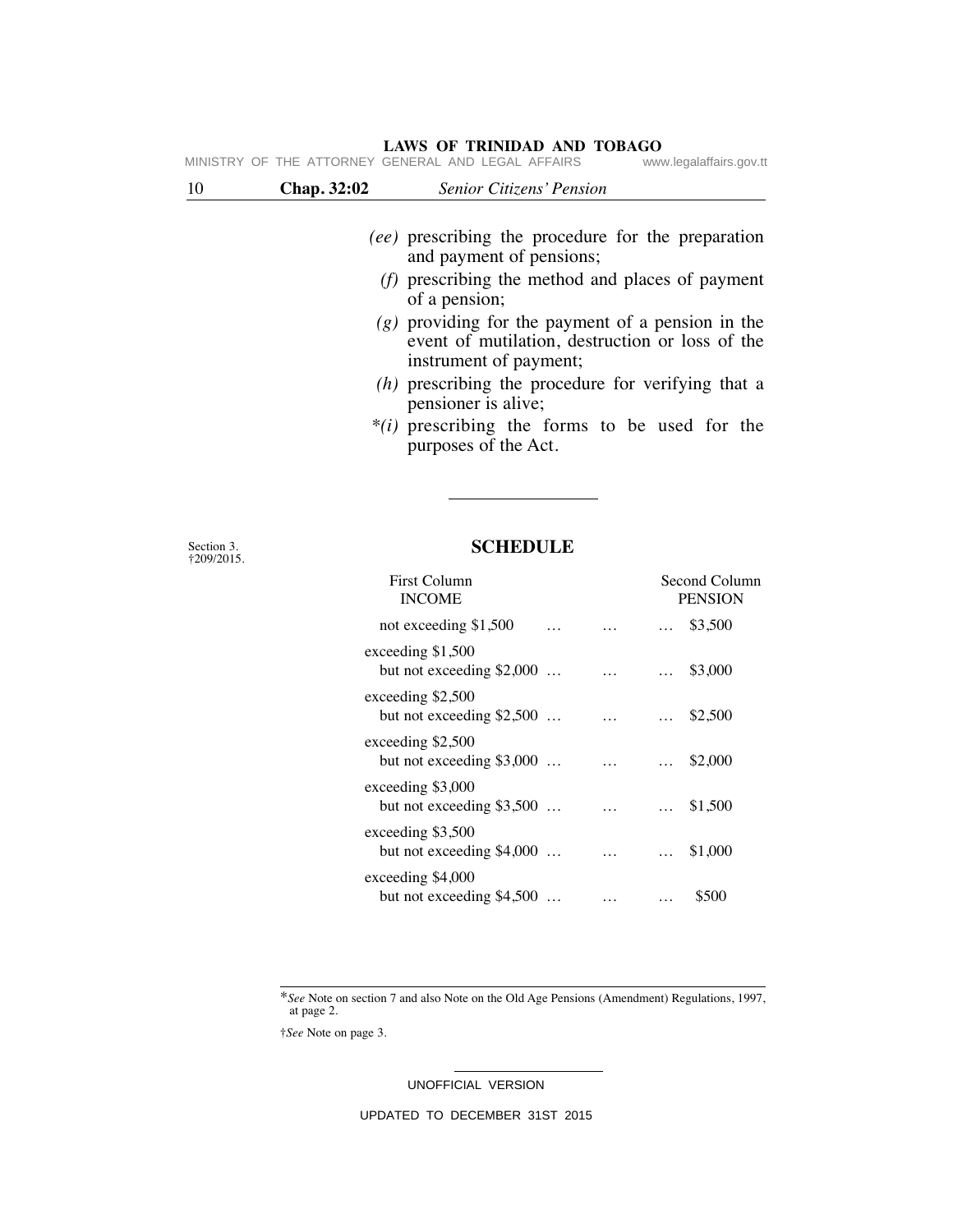MINISTRY OF THE ATTORNEY GENERAL AND LEGAL AFFAIRS www.legalaffairs.gov.tt

 *Senior Citizens' Pension* **Chap. 32:02** 11

**SUBSIDIARY LEGISLATION**

# **SENIOR CITIZENS' PENSION REGULATIONS**

# ARRANGEMENT OF REGULATIONS

#### **REGULATION**

- 1. Citation.
- 1A. Interpretation.
- 2. Forms of claim for a pension.
- 3. Claimant to answer every question on form.
- 4. Claimant to produce birth certificate.
- 5. Persons appointed to carry out Regulations.
- 6. Duties of Social Welfare Advisers.
- 7. Additional duties of Social Welfare Advisers.
- 8. Duties of Secretary.
- 9. Duties of Supervisors.
- 10. Monthly meetings.
- 11. Identification Card.
- 12. Pensioner to visit Social Welfare Adviser.
- 13. Payment of pension.
- 14. Where pension is payable.
- 15. Substituted cheque.
- 16. Pensioner to give notice of departure and return.
- 17. Suspension of pension.
- 18. Unsuccessful applicant may appeal to Board.
- 19. Board to consider all appeals against Local Board.
- 20. Pension payable in district of Local Board.
- 21. Director (Social Welfare) to keep General Register of all claims.
- 22. Director (Social Welfare) to keep record of amount paid to each pensioner.
- 23. Auditor General to be supplied with names, etc., of pensioners.
- 24. Registrar General to supply date of birth, death, etc., of pensioner.
- 25. Registrar to inform Secretary of death of certain persons.
- 26. Director to be informed of certain admissions.

UNOFFICIAL VERSION

*L.R.O.*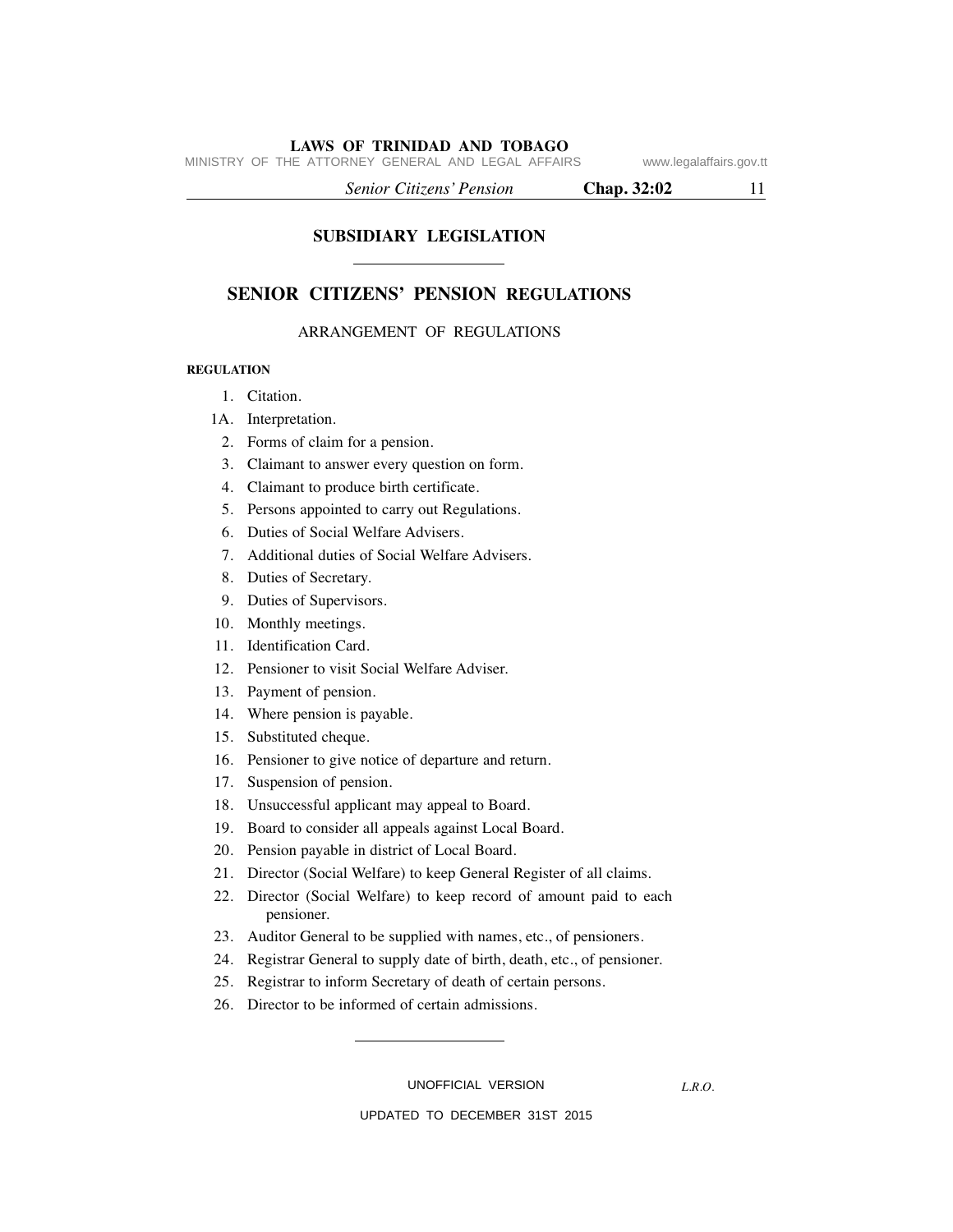| 12                                                                        | Chap. 32:02<br>Senior Citizens' Pension                                                                                                                                                                                                                                                                                                                                                                                                                          |
|---------------------------------------------------------------------------|------------------------------------------------------------------------------------------------------------------------------------------------------------------------------------------------------------------------------------------------------------------------------------------------------------------------------------------------------------------------------------------------------------------------------------------------------------------|
| [Subsidiary]                                                              |                                                                                                                                                                                                                                                                                                                                                                                                                                                                  |
| 94/1954.<br>[184/1997]<br>17 of 2007                                      | <b>SENIOR CITIZENS' PENSION REGULATIONS</b>                                                                                                                                                                                                                                                                                                                                                                                                                      |
| $*6$ of 2010].                                                            | made under section 10                                                                                                                                                                                                                                                                                                                                                                                                                                            |
| Citation.                                                                 | <b>1.</b> These Regulations may be cited as the Senior Citizens'<br>Pension Regulations.                                                                                                                                                                                                                                                                                                                                                                         |
| Interpretation.<br>$[184/1997]$ .                                         | <b>1A.</b> In these Regulations "anniversary date" means the date,<br>in each year, corresponding with the date of pension appearing on<br>the identification card issued pursuant to regulation 11.                                                                                                                                                                                                                                                             |
| Forms of claim<br>for a pension.<br>$[17 \text{ of } 2007]$ .             | 2. Forms of claim for a pension shall be issued by the Director<br>(Social Welfare) or by any officer of a Local Board on request.                                                                                                                                                                                                                                                                                                                               |
| Claimant to<br>answer every<br>question on<br>form.<br>$[17$ of 2007].    | 3. Every claimant for a pension shall submit to the Chairman<br>of the Local Board of his district a claim on such form as may from<br>time to time be approved by the Board, and shall answer every<br>question, produce every document and give all information in his<br>power which may be required of him by the investigating officer,<br>or by the Local Board of the District or any member thereof.                                                     |
| Claimant to<br>produce birth<br>certificate.<br>[184/1997<br>17 of 2007]. | 4. A person claiming to be eligible for a pension shall<br>produce a certificate of his birth, and in the absence of any such<br>certificate the claimant shall, when required to do so, establish to<br>the satisfaction of the Local Board that he has attained the age<br>required by section $4(1)(a)$ or (2) of the Act.                                                                                                                                    |
| Persons<br>appointed to<br>carry out<br>Regulations.                      | 5. For the purpose of carrying out these Regulations there<br>shall be appointed Supervisors, Secretaries and Public Assistance<br>Officers.                                                                                                                                                                                                                                                                                                                     |
| Duties of Social<br>welfare<br>Advisers.<br>[184/1997<br>17 of 2007].     | <b>6.</b> It shall be the duty of a Social Welfare Adviser—<br>(a) on receipt by the Local Board to which he has<br>been assigned of a claim for a pension to<br>interview as soon as possible the claimant and<br>satisfy himself by every reasonable means as to<br>the accuracy of the statements contained in the<br>claim form and to obtain all such other<br>information as he considers may be of assistance<br>in determining the merits of each claim; |

\**See* Note on Adaptation on page 3.

UNOFFICIAL VERSION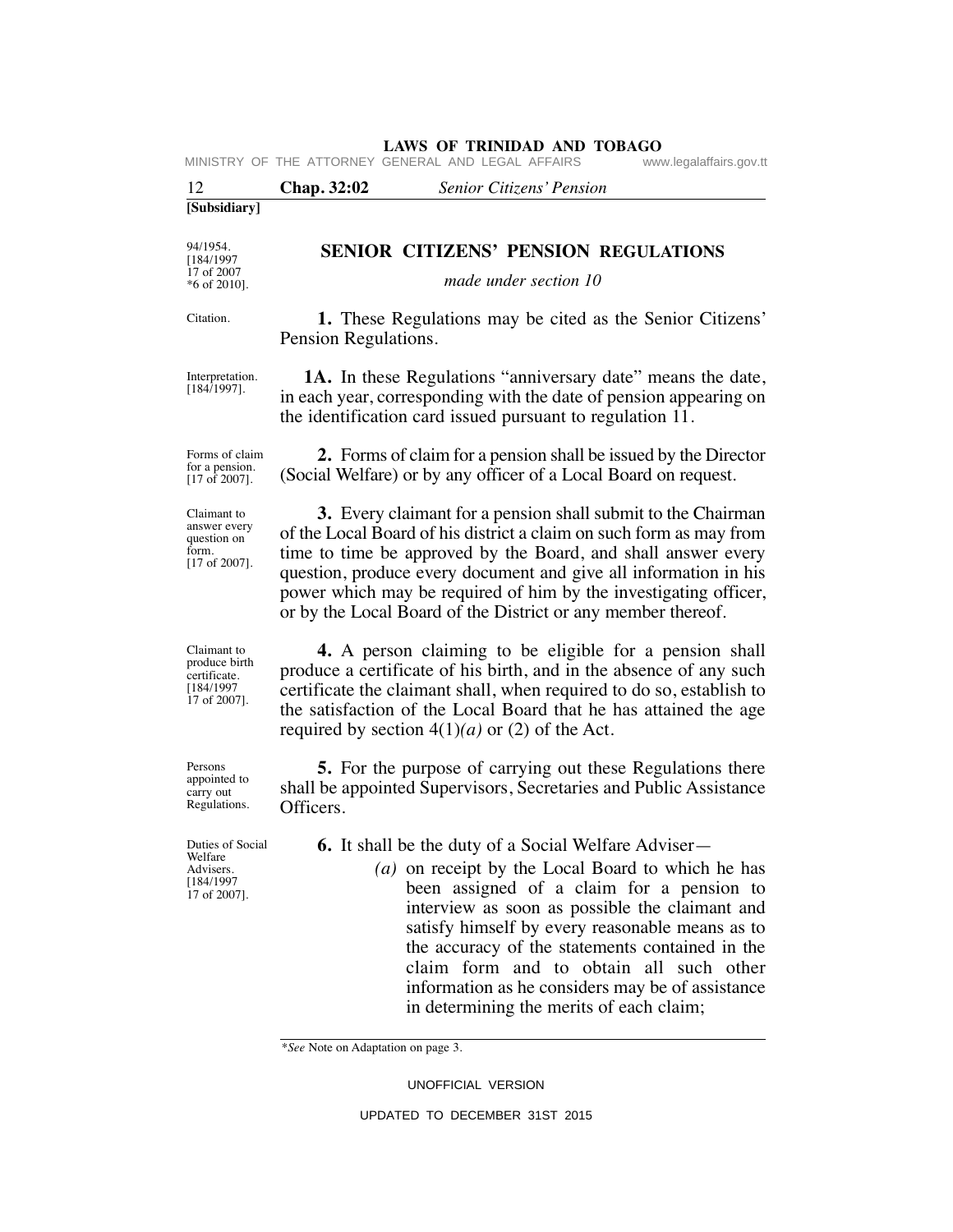| www.legalaffairs.gov.tt                           | MINISTRY OF THE ATTORNEY GENERAL AND LEGAL AFFAIRS                                                                                                                                                                                                                                   |
|---------------------------------------------------|--------------------------------------------------------------------------------------------------------------------------------------------------------------------------------------------------------------------------------------------------------------------------------------|
| 13                                                | Senior Citizens' Pension<br>Chap. 32:02                                                                                                                                                                                                                                              |
| [Subsidiary]                                      | Senior Citizens' Pension Regulations<br>(b) to furnish the Chairman of such Local Board<br>with a written report on each claim entrusted to<br>him for investigation on such form as may from                                                                                        |
|                                                   | time to time be approved by the Board and such<br>other information as may at any time be required<br>by the Local Board;                                                                                                                                                            |
|                                                   | $(c)$ to report to the Chairman of such Local Board<br>any fact within his knowledge, which may<br>disqualify any claimant from obtaining or<br>continuing to receive a pension, or which may<br>affect the amount of the pension to which such<br>person is entitled.               |
| Additional<br>duties of Social                    | 7. A Social Welfare Adviser shall—                                                                                                                                                                                                                                                   |
| Welfare<br>Advisers.<br>[184/1997<br>17 of 2007]. | (a) attend all meetings of the Local Board to which<br>he has been assigned;                                                                                                                                                                                                         |
|                                                   | (b) deliver to each claimant whose claim has been<br>investigated by him and allowed by the Local<br>Board the pension voucher and identification<br>card issued by the Local Board together with<br>such other documents as the Local Board may<br>direct in respect of such claim; |
|                                                   | (c) inform the Secretary of the Local Board<br>immediately of the death of any pensioner<br>becoming known to him;                                                                                                                                                                   |
|                                                   | (d) visit the Registrar of Births and Deaths in the<br>appropriate Local Public Assistance District<br>within seven days of the end of each month for the<br>purpose of obtaining information on the deaths of<br>all persons over the age of sixty-five years;                      |
|                                                   | $(e)$ forward the information referred to in paragraph $(d)$<br>to the Secretary of the Local Board within<br>seven days of the Social Welfare Adviser obtaining<br>the information.                                                                                                 |
| L.R.O.                                            | UNOFFICIAL VERSION                                                                                                                                                                                                                                                                   |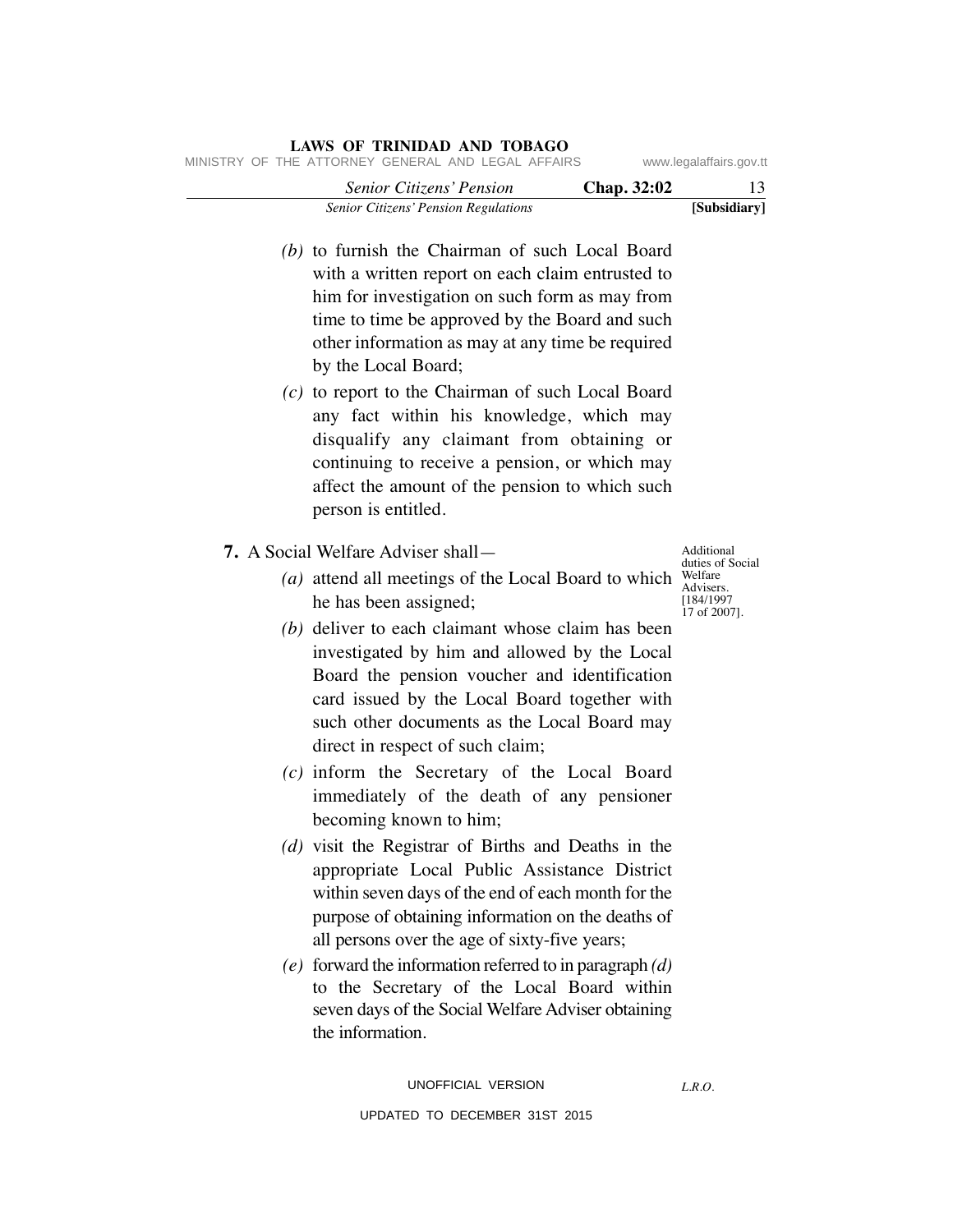| 14                                    | Chap. 32:02 | Senior Citizens' Pension                                                                                                                                                                                                                          |
|---------------------------------------|-------------|---------------------------------------------------------------------------------------------------------------------------------------------------------------------------------------------------------------------------------------------------|
| [Subsidiary]                          |             | Senior Citizens' Pension Regulations                                                                                                                                                                                                              |
| Duties of<br>Secretary.<br>[184/1997] |             | <b>8.</b> It shall be the duty of the Secretary of each Local Board—<br>( <i>a</i> ) to keep in a form approved by the Board —                                                                                                                    |
| 17 of 2007].                          |             | a register of claims for a pension submitted;<br>(i)                                                                                                                                                                                              |
|                                       |             | a register of claims allowed;<br>(ii)                                                                                                                                                                                                             |
|                                       |             | a register of claims rejected; and<br>(iii)                                                                                                                                                                                                       |
|                                       |             | any other register as the Board or the<br>(iv)<br>Director (Social Welfare) may from time<br>to time direct;                                                                                                                                      |
|                                       |             | (b) to forward to the Director (Social Welfare) after<br>each meeting of the Local Board—                                                                                                                                                         |
|                                       |             | a schedule in the prescribed form listing<br>(i)<br>the names of all persons to whom<br>pensions have been paid, the rates at<br>which and the dates from which such<br>pensions are payable;                                                     |
|                                       |             | a schedule in the prescribed form listing<br>(ii)<br>the names of persons whose claims for<br>pensions have been rejected and the<br>reasons for such rejection;                                                                                  |
|                                       |             | a schedule in the prescribed form listing<br>(iii)<br>the names of persons, the payments of<br>whose pensions have been discontinued,<br>the dates from which payments were<br>discontinued and the reasons<br>for<br>discontinuance;             |
|                                       |             | $(c)$ to keep a record of the decision on each claim<br>made or any question raised thereon and, in the<br>case of refusal of any claim, of the grounds on<br>which such claim has been refused;                                                  |
|                                       |             | (d) (Repealed by LN No. 184/1997);                                                                                                                                                                                                                |
|                                       |             | (e) to notify immediately every claimant for a<br>pension as to the decision of the Local Board or<br>of the Board, as the case may be, with respect to<br>his claim or any appeal which he may lodge<br>against any decision of the Local Board; |
|                                       |             | UNOFFICIAL VERSION                                                                                                                                                                                                                                |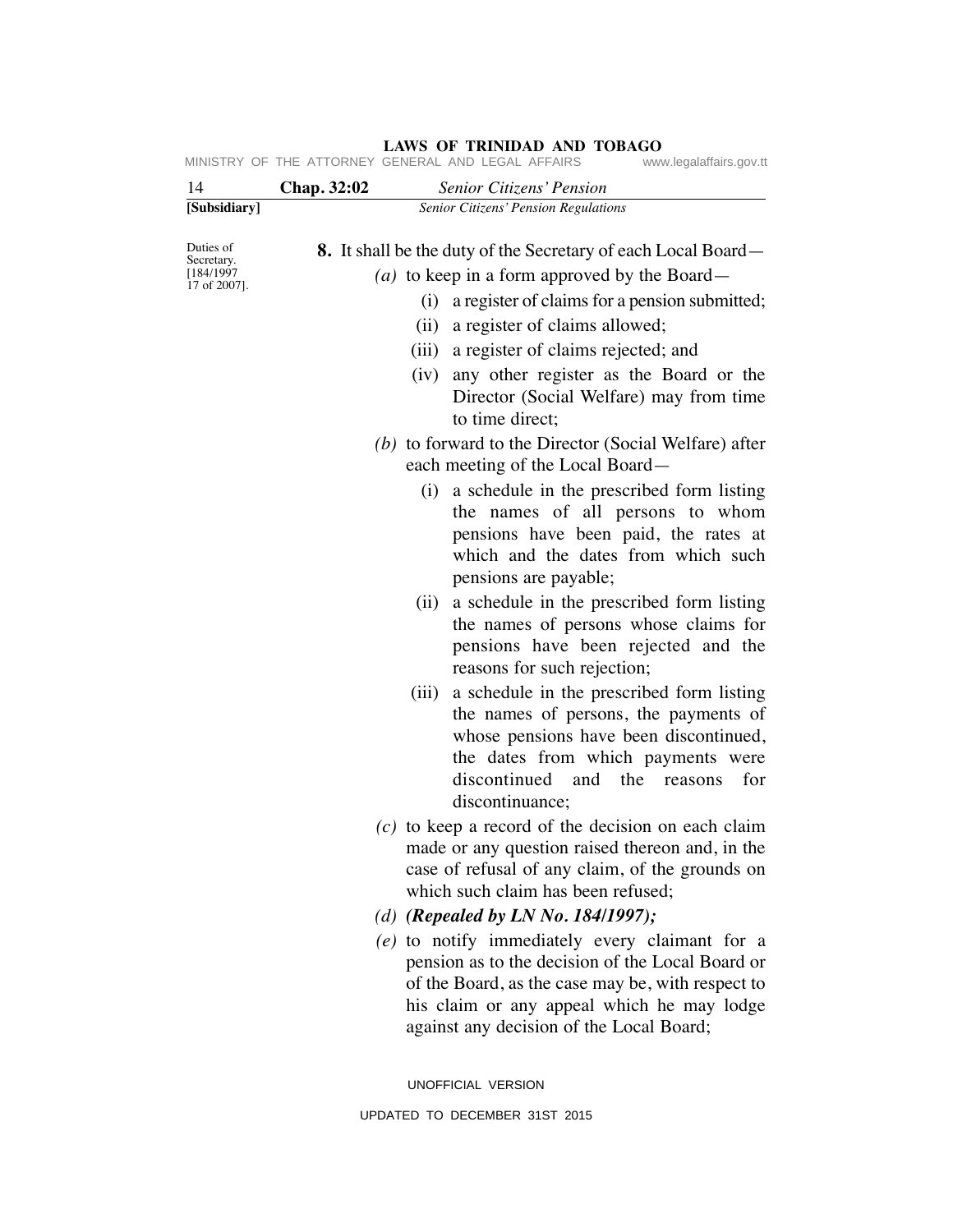| www.legalaffairs.gov.tt |             | MINISTRY OF THE ATTORNEY GENERAL AND LEGAL AFFAIRS                                                                                                                                                                                                                                                                                                                |
|-------------------------|-------------|-------------------------------------------------------------------------------------------------------------------------------------------------------------------------------------------------------------------------------------------------------------------------------------------------------------------------------------------------------------------|
| 15                      | Chap. 32:02 | Senior Citizens' Pension                                                                                                                                                                                                                                                                                                                                          |
| [Subsidiary]            |             | Senior Citizens' Pension Regulations                                                                                                                                                                                                                                                                                                                              |
|                         |             | $(f)$ to make and keep a record of the Minutes of the<br>Local Board, and forward a copy thereof after<br>each meeting, for the information of the<br>Director (Social Welfare);                                                                                                                                                                                  |
|                         |             | $(g)$ to forward to the Director (Social Welfare) at the<br>end of each month a list showing the names and<br>addresses together with the registration<br>numbers, of all pensioners whose deaths have<br>been reported;                                                                                                                                          |
|                         |             | (h) to keep the accounts and conduct the<br>correspondence of the Local Board, and in<br>addition perform all such other duties as may be<br>assigned to him either by the Chairman or the<br>Director (Social Welfare).                                                                                                                                          |
| Supervisors.            |             | 9. A Supervisor shall be appointed to and shall be Duties of<br>responsible for the administration of the work of each Local $\frac{Super~V}{[184/1997]}.$<br>Board and shall supervise the Social Welfare Advisers attached<br>thereto and shall perform such other duties as may be assigned to<br>him by either the Chairman or the Director (Social Welfare). |
| meetings.               |             | 10. Local Boards shall hold meetings monthly or more Monthly<br>frequently as circumstances demand, at such time and place as<br>the Chairman of each Local Board may determine.                                                                                                                                                                                  |
|                         |             | 11. Whenever a pension is awarded an identification card Identification                                                                                                                                                                                                                                                                                           |

**11.** Whenever a pension is awarded, an identification card Identification card Identification card Identification card Card. shall be prepared in triplicate in such form as may from time to  $\frac{\text{c}^{2} \text{d} u}{\frac{17}{9} \text{d} 2007}$ . time be approved by the Board and shall be signed by the Chairman of the Local Board. The identification card shall then also be signed by the pensioner and witnessed by an officer of the Local Board. One original shall be issued to the pensioner, another shall be filed in the office of the Chairman of the Local Board, and the third shall be forwarded to the Director (Social Welfare).

**12.** (1) Every pensioner shall report to the Social Welfare Pensioner to the Social Welfare Pensioner of the Social Welfare Pensioner of the Social Welfare Pensioner of the Social Welfare Pensioner of the Social Welfare P Adviser in the appropriate Local Public Assistance District on his Welfare Adviser. anniversary date and a record of that reporting shall be made in  $\frac{118471997}{17062007}$ the form approved by the Board.

UNOFFICIAL VERSION

UPDATED TO DECEMBER 31ST 2015

Identification

Pensioner to [184/1997

*L.R.O.*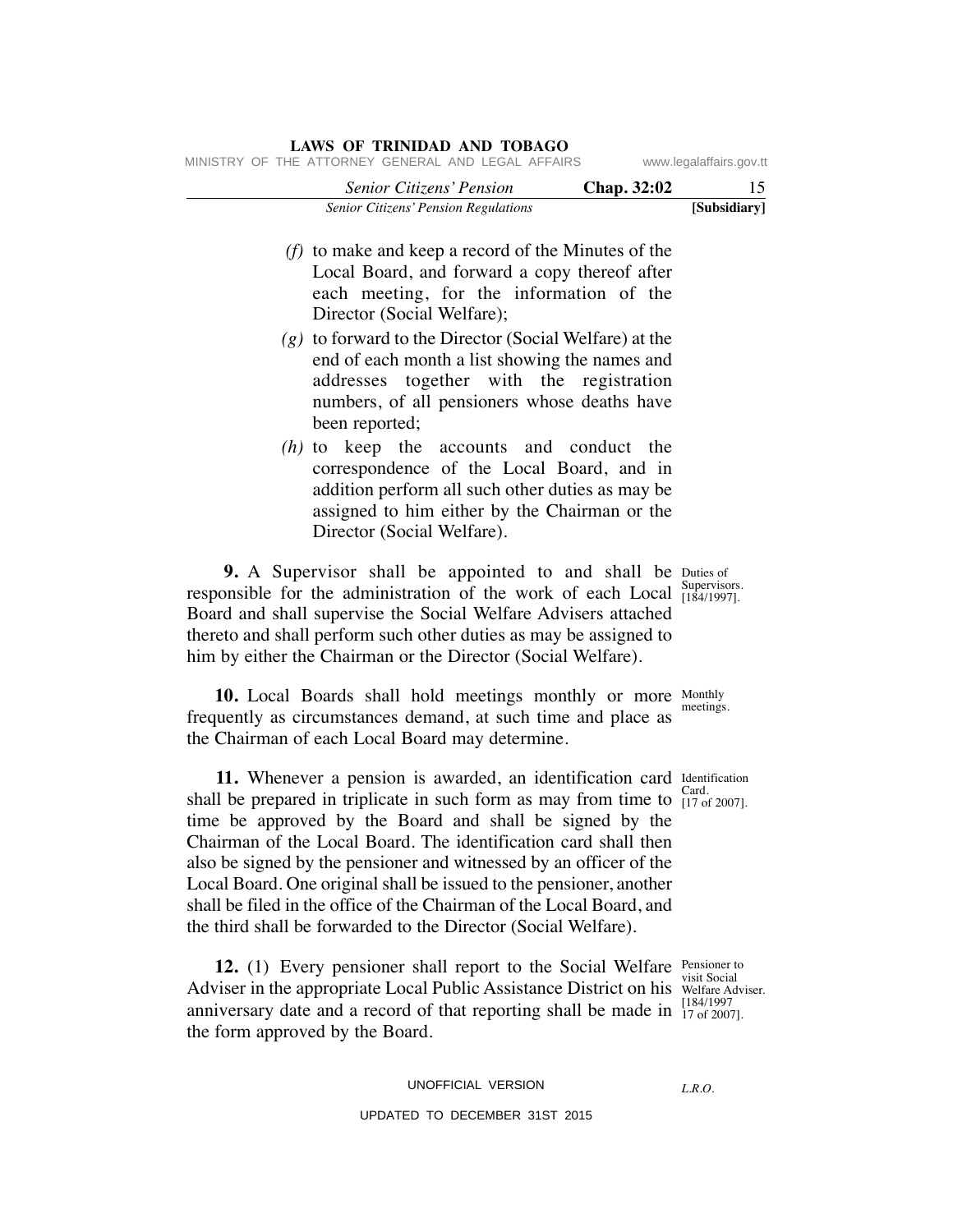| Chan. 32:02. | Senior Citizens' Pension                           |                         |
|--------------|----------------------------------------------------|-------------------------|
|              | MINISTRY OF THE ATTORNEY GENERAL AND LEGAL AFFAIRS | www.legalaffairs.gov.tt |

| 16           | Chap. 32:02 | Senior Citizens' Pension             |  |
|--------------|-------------|--------------------------------------|--|
| [Subsidiary] |             | Senior Citizens' Pension Regulations |  |

 (2) Where a pensioner is unable to comply with subregulation (1) by reason of illness or incapacity, he or his duly authorised representative shall notify the Local Board in the form approved by the Board.

 (3) Where the Local Board, having been notified pursuant to subregulation (2)—

- *(a)* is satisfied that the pensioner is alive and unable due to illness or incapacity to report to the Social Welfare Adviser in accordance with subregulation (1), it shall cause the pension to continue to be paid or for payments to be resumed as the case may be; or
- *(b)* is not satisfied that the pensioner is alive, it shall cause a Social Welfare Adviser to interview the pensioner at his place of residence as soon as possible after the anniversary date.
- (4) Where a pensioner—
	- *(a)* fails to make the visit referred to in subregulation (1); and
	- *(b)* fails to notify the Local Board in accordance with subregulation (2),

the Board may suspend payment of his pension until it is satisfied that the pensioner is alive and was unable to so visit.

Payment of pension. [184/1997 17 of 2007].

 **13.** (1) A pension shall be paid monthly by cheque to a pensioner or his nominee on—

- *(a)* the presentation of—
	- (i) a valid pension cheque; and
	- (ii) the identification card referred to in regulation 11 and some other form of identification such as a valid passport, driver's permit or national identification card; and
- *(b)* the endorsement referred to in subregulation (4).

UNOFFICIAL VERSION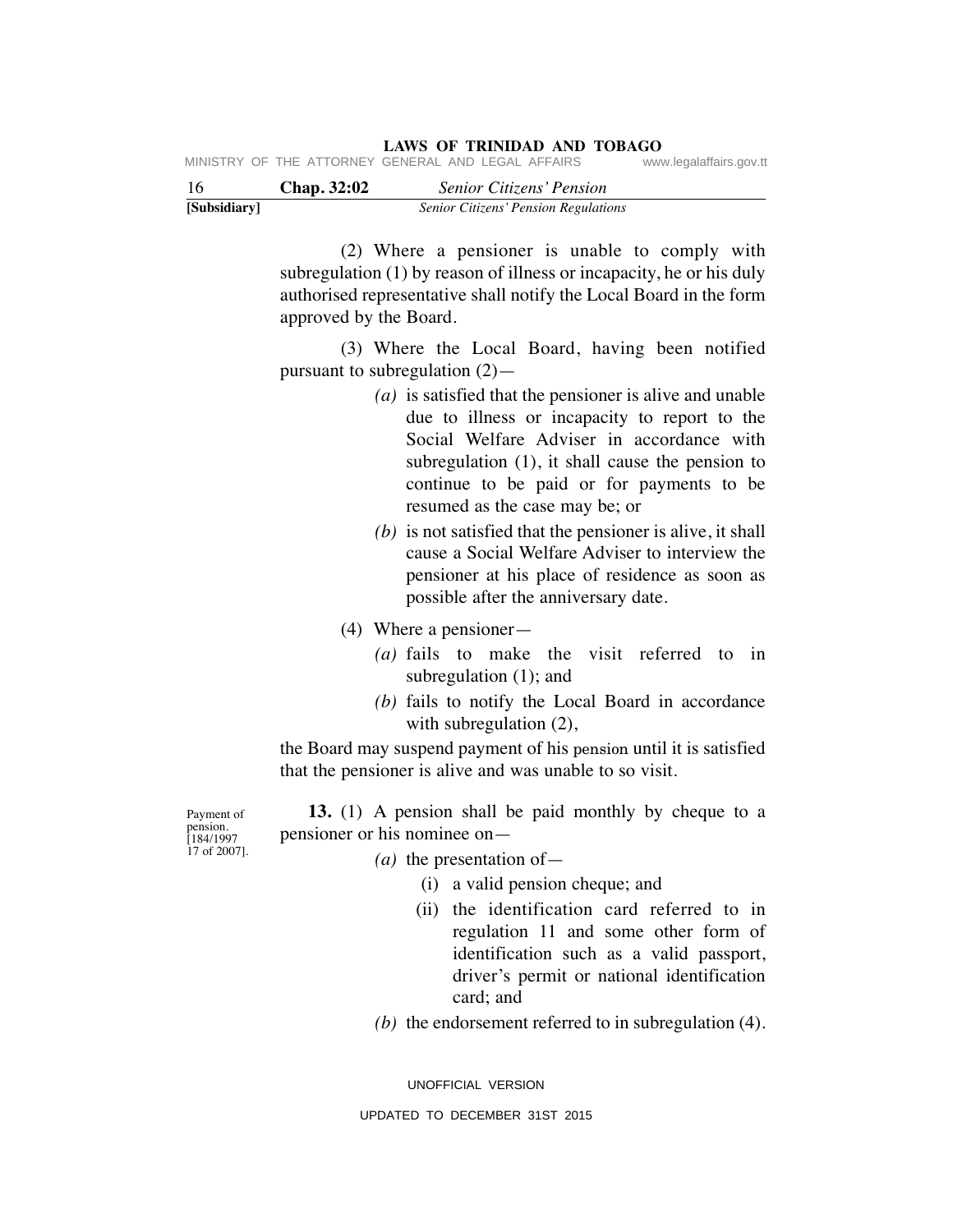|  |  | LAWS OF TRINIDAD AND TOBAGO                        |  |  |             |                         |     |
|--|--|----------------------------------------------------|--|--|-------------|-------------------------|-----|
|  |  | MINISTRY OF THE ATTORNEY GENERAL AND LEGAL AFFAIRS |  |  |             | www.legalaffairs.gov.tt |     |
|  |  | <b>Senior Citizens' Pension</b>                    |  |  | Chap. 32:02 |                         | -17 |
|  |  | <b>Senior Citizens' Pension Regulations</b>        |  |  |             | [Subsidiary]            |     |

 (2) Where payment is to be made to a nominee, the nominee shall certify in such form as may be approved by the Board, that the pensioner is alive and that he will hand the pension to the pensioner in person.

 (3) No person shall be a nominee of more than three pensioners.

 (4) Payment of a pension cheque shall not be made unless the pensioner first endorses his pension cheque and payment shall not be made to a nominee, unless both the pensioner and nominee endorse the cheque.

 (5) The endorsement on a pension cheque of a pensioner or, where required under the Act, of a pensioner and his nominee shall be regarded as an acquittance for the sum paid.

 (6) Notwithstanding this regulation, payment of a pension cheque at a supermarket, grocery or shop shall not be made to any person other than the pensioner himself.

 (7) No nominee shall encash a pension cheque at a supermarket, grocery or shop.

 (8) No pension cheque shall be encashed at a supermarket, grocery or shop unless the pensioner presents the identification required under subregulation (1)*(a)*(ii) and endorses the cheque in favour of the owner of the supermarket, grocery or shop in the presence of the owner or his employee.

 (9) For the purposes of this regulation, "nominee" means a duly authorised representative of a pensioner whose authorisation in the form approved by the Board from time to time has been approved by a Social Welfare Adviser or any other officer of the Social Welfare Division as the Director (Social Welfare) may, from time to time, direct.

 **14.** (1) Pension cheques may be encashed—

(*a*) at any Bank in Trinidad and Tobago, the office  $[184/1997]$ of the Comptroller of Accounts, any District Revenue Office, post offices designated for such purpose by Notification by the Minister;

Where pension is payable. 17 of 2007].

*L.R.O.* 

UNOFFICIAL VERSION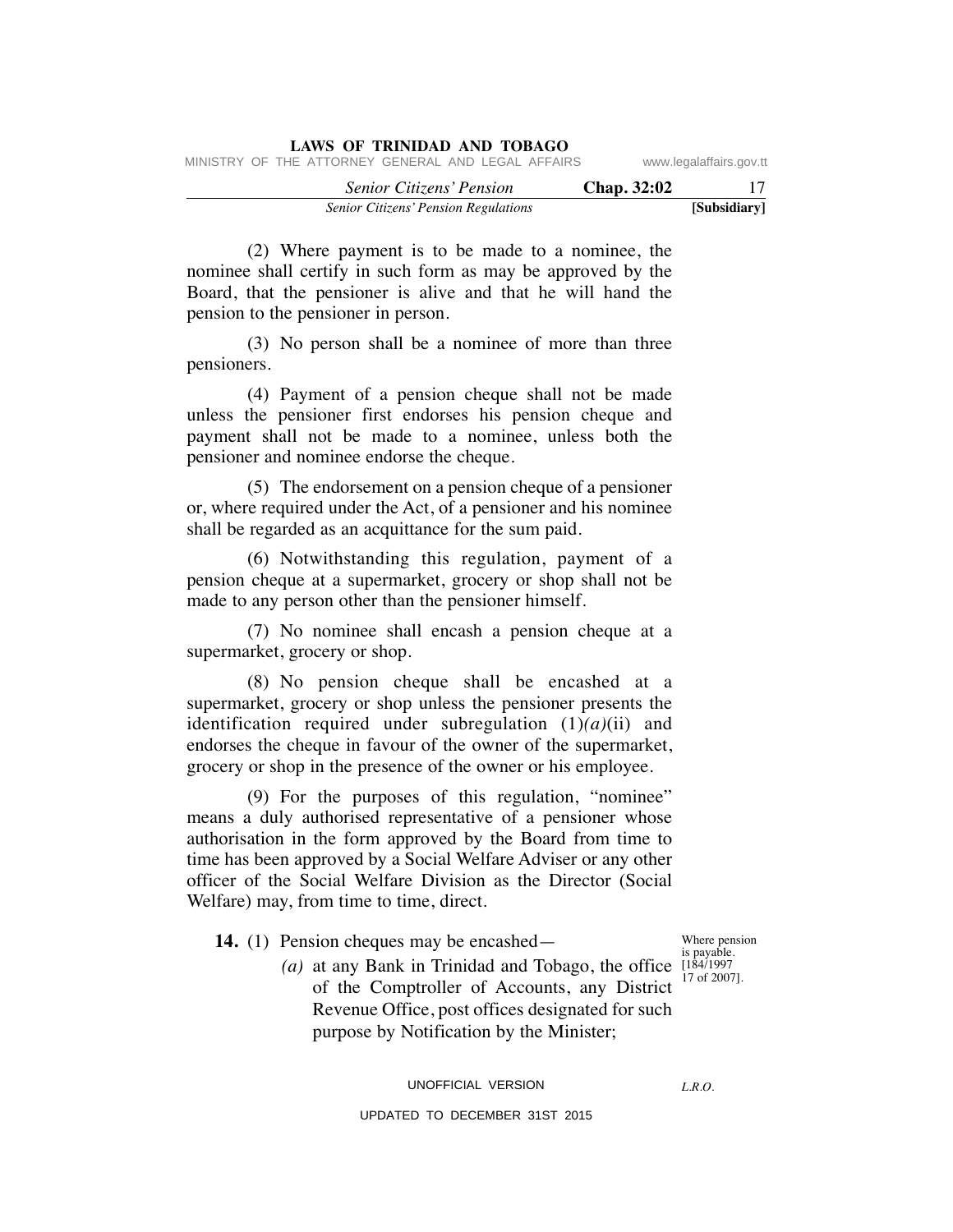| [Subsidiary] |                    | <b>Senior Citizens' Pension Regulations</b>        |                         |
|--------------|--------------------|----------------------------------------------------|-------------------------|
| -18          | <b>Chap.</b> 32:02 | <b>Senior Citizens' Pension</b>                    |                         |
|              |                    | MINISTRY OF THE ATTORNEY GENERAL AND LEGAL AFFAIRS | www.legalaffairs.gov.tt |

*(b)* by paymasters employed by the Ministry; and

 *(c)* subject to this regulation, at any supermarket, grocery or shop.

 (2) Where a pensioner decides to change his residence from the district in which his pension was last awarded, to the district of any other Local Board, he shall give notice in writing thereof to the Chairman of the Local Board by which his pension was so awarded.

 (3) The Local Board of the district to which a pensioner has transferred his residence shall, as soon as possible after such transfer takes effect, cause an officer to investigate the circumstances of the pensioner and submit a report to the Local Board which shall consider the report.

Substituted cheque. [184/1997].

 **15.** (1) Subject to this regulation, in the event that a cheque is mutilated, destroyed, stale-dated, lost or stolen, a substituted cheque may be issued in the discretion of the Comptroller of Accounts, no earlier than six months after the date of the cheque.

 (2) Notwithstanding subregulation (1), a pensioner as payee of the mutilated, destroyed, stale-dated, lost or stolen cheque shall furnish a statutory declaration to that effect to the Comptroller of Accounts.

 (3) Within twenty-one days of the mutilation, destruction, loss or theft of the cheque, the pensioner shall notify the Supervisor of the Local Public Assistance District in which the pensioner resides.

 (4) The Supervisor shall, in such form as may be approved by the Board, notify the Director (Social Welfare) who, as soon as possible after receiving the notification, shall notify the Comptroller of Accounts of particulars of the mutilated, destroyed, stale-dated, lost or stolen cheque.

- (5) The pensioner shall—
	- *(a)* return the cheque to the Supervisor in the event of the pensioner recovering possession of the lost or stolen cheque at any time;

UNOFFICIAL VERSION UPDATED TO DECEMBER 31ST 2015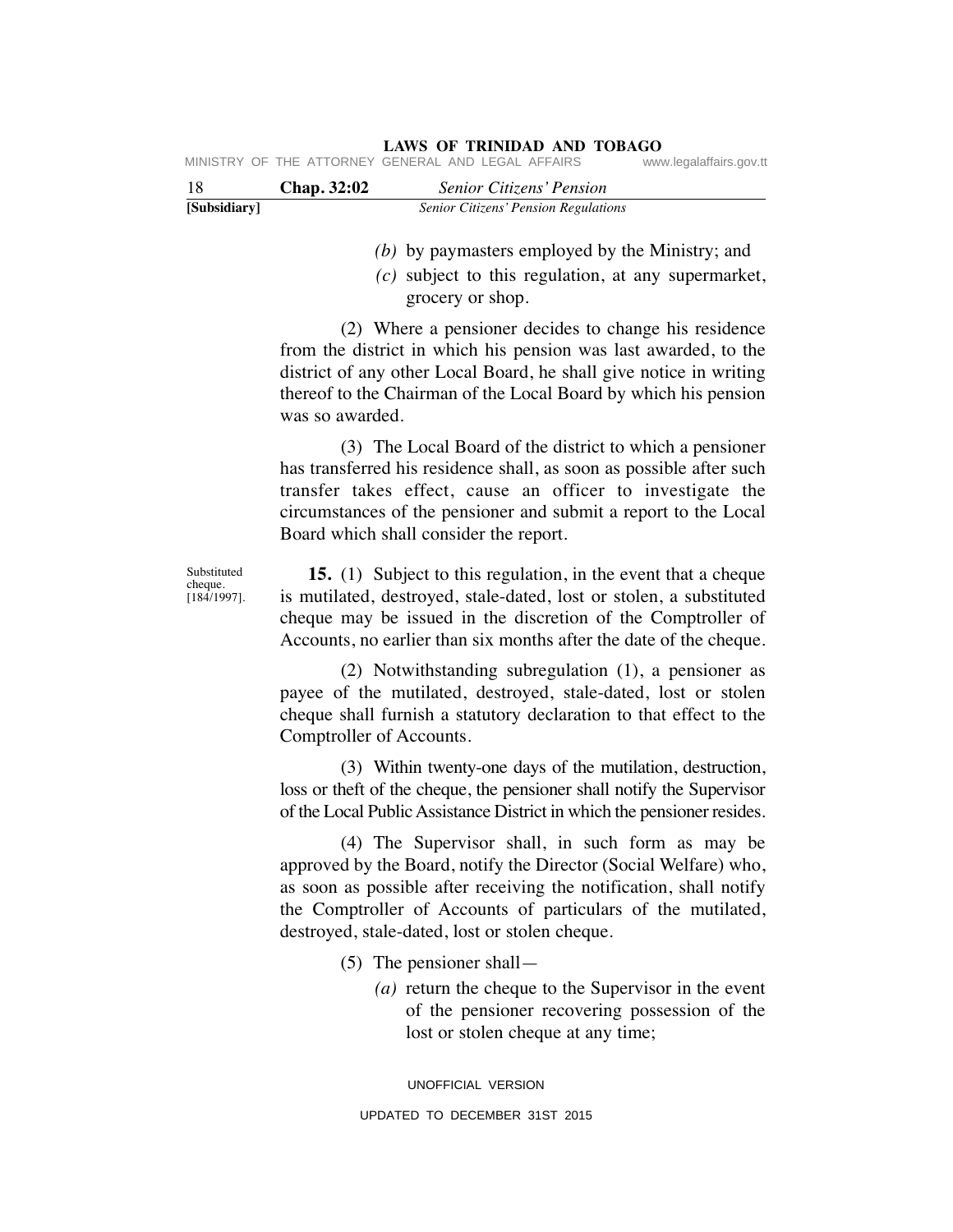| LAWS OF TRINIDAD AND TOBAGO                        |             |                         |
|----------------------------------------------------|-------------|-------------------------|
| MINISTRY OF THE ATTORNEY GENERAL AND LEGAL AFFAIRS |             | www.legalaffairs.gov.tt |
| <i>Senior Citizens' Pension</i>                    | Chap. 32:02 | -19                     |
| <b>Senior Citizens' Pension Regulations</b>        |             | [Subsidiary]            |

 *(b)* advise the Supervisor should it at any time come to the knowledge of the pensioner that another person has come into possession of the cheque.

 (6) Nothing in this regulation shall be construed as preventing the Comptroller of Accounts from honouring a cheque referred to in subregulation (5), where the cheque is recovered before the expiry of the period referred to in subregulation (1).

 (7) In this regulation, "Supervisor" means the Supervisor of Social Welfare of the Local Public Assistance District in which the pensioner resides.

 **16.** (1) A pensioner—

- (*a*) who intends to leave Trinidad and Tobago for a  $\frac{1}{2}$  departure and period in excess of four months shall notify the appropriate Local Board of the date of his intended departure and length of stay abroad;
	- *(b)* who returns to Trinidad and Tobago after the absence referred to in paragraph *(a)* shall, within one month of his return, notify the Local Board of his return,

in such form as may be approved by the Board.

 (2) Where a pensioner fails to notify the Local Board in accordance with subregulation  $(1)(a)$ , the Board may suspend his pension for such period as it may determine.

 **17.** (1) Where a pensioner—

- of pension. (*a*) becomes an inmate of a hospital, including a  $[184/1997]$ hospital for the insane or an infirmary or of any other State-operated institution where board and lodging is provided free of charge to inmates;
	- *(b)* is imprisoned following upon his conviction for an offence;
	- *(c)* is temporarily absent from Trinidad and Tobago and has made the notification required in regulation 16(1)*(a)*,

Suspension

17 of 2007].

Pensioner to give notice of return. [184/1997 17 of 2007].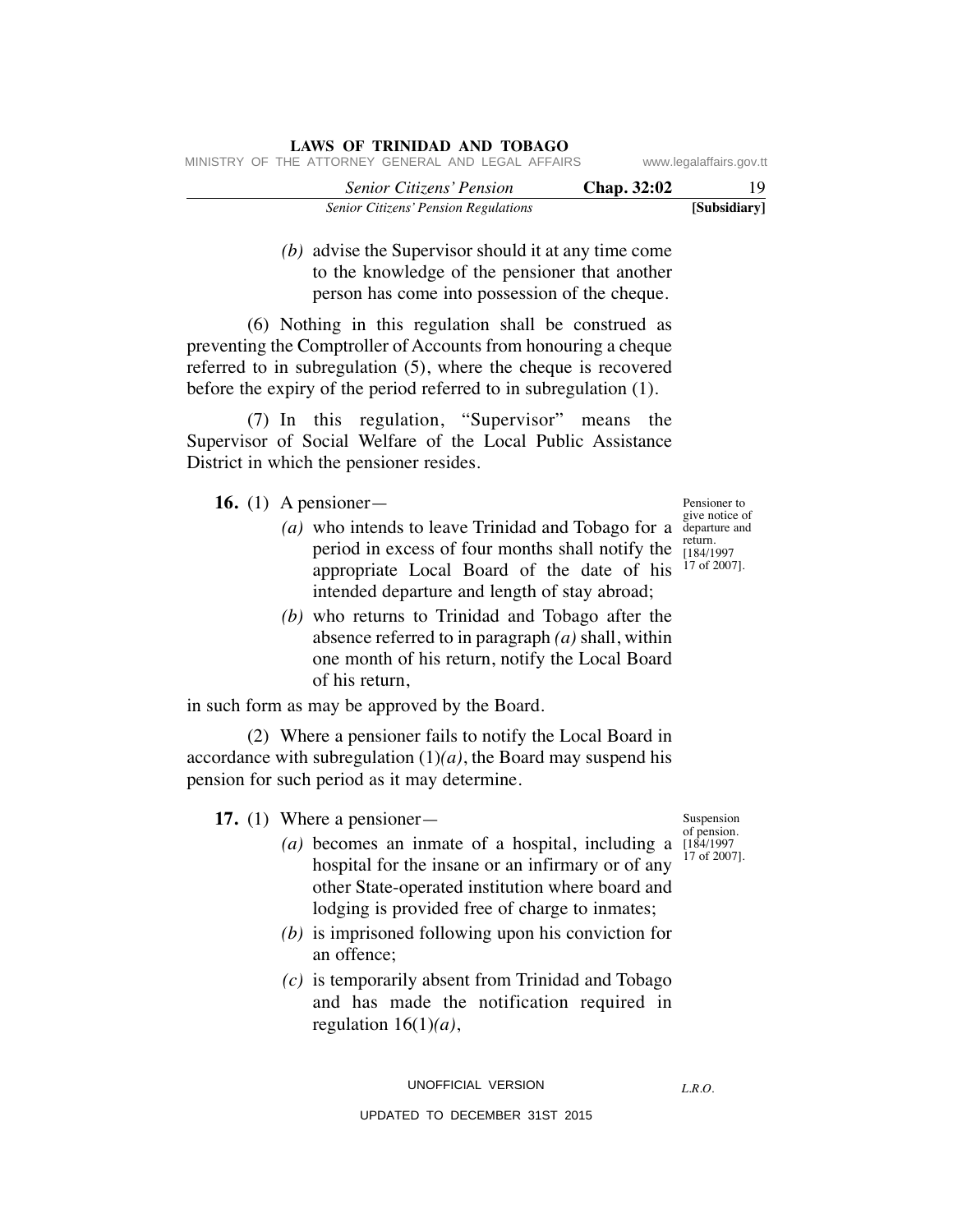| $\sim$ $\sim$ |  |                                                    |  |  |                         |
|---------------|--|----------------------------------------------------|--|--|-------------------------|
|               |  | MINISTRY OF THE ATTORNEY GENERAL AND LEGAL AFFAIRS |  |  | www.legalaffairs.gov.tt |

| 20           | Chap. 32:02 | <b>Senior Citizens' Pension</b>      |  |
|--------------|-------------|--------------------------------------|--|
| [Subsidiary] |             | Senior Citizens' Pension Regulations |  |

for a period in excess of four months, his pension shall be suspended but when he is discharged from the hospital, infirmary, institution or prison or returns to Trinidad and Tobago, as the case may be, payment of his pension shall, subject to the Act, be resumed and he shall be entitled to payment of a pension in respect of the period during which his pension was suspended but not, in any case, in respect of a period longer than four months.

 (2) Where a pension in excess of that to which he is entitled under subregulation (1), is paid to a pensioner he shall be liable to repay the sum by which he was overpaid.

Unsuccessful applicant may appeal to Board.

Board to consider all appeals against Local Board.

 **18.** A person whose claim has been rejected by a Local Board, may within thirty (30) days of the receipt by him of the notification of the grounds upon which his claim is rejected, request the Local Board in writing to submit his claim for the final decision of the Board.

 **19.** The Board shall consider all such claims as are referred to it under the preceding regulation and all relevant documents and may require the attendance of the claimant and of such other persons as may assist the Board in arriving at a just decision. The Board shall communicate (through its Secretary) its findings to the Local Board whose Secretary shall in turn notify the claimant of the Board's decision.

Pension payable in district of Local Board. [17 of 2007].

 **20.** (1) A pension shall normally be paid within the district of the Local Board by whom such pension has been awarded. The Director (Social Welfare) may, however, in his discretion authorise any paying officer to make payment of a pension to a person not resident within such district.

 (2) When a pensioner desires to transfer his residence from the district in which a pension was last awarded to the district of any other Local Board, he shall give notice thereof to the Chairman of the Local Board by which such a pension was awarded and surrender all pension vouchers in his possession.

> UNOFFICIAL VERSION UPDATED TO DECEMBER 31ST 2015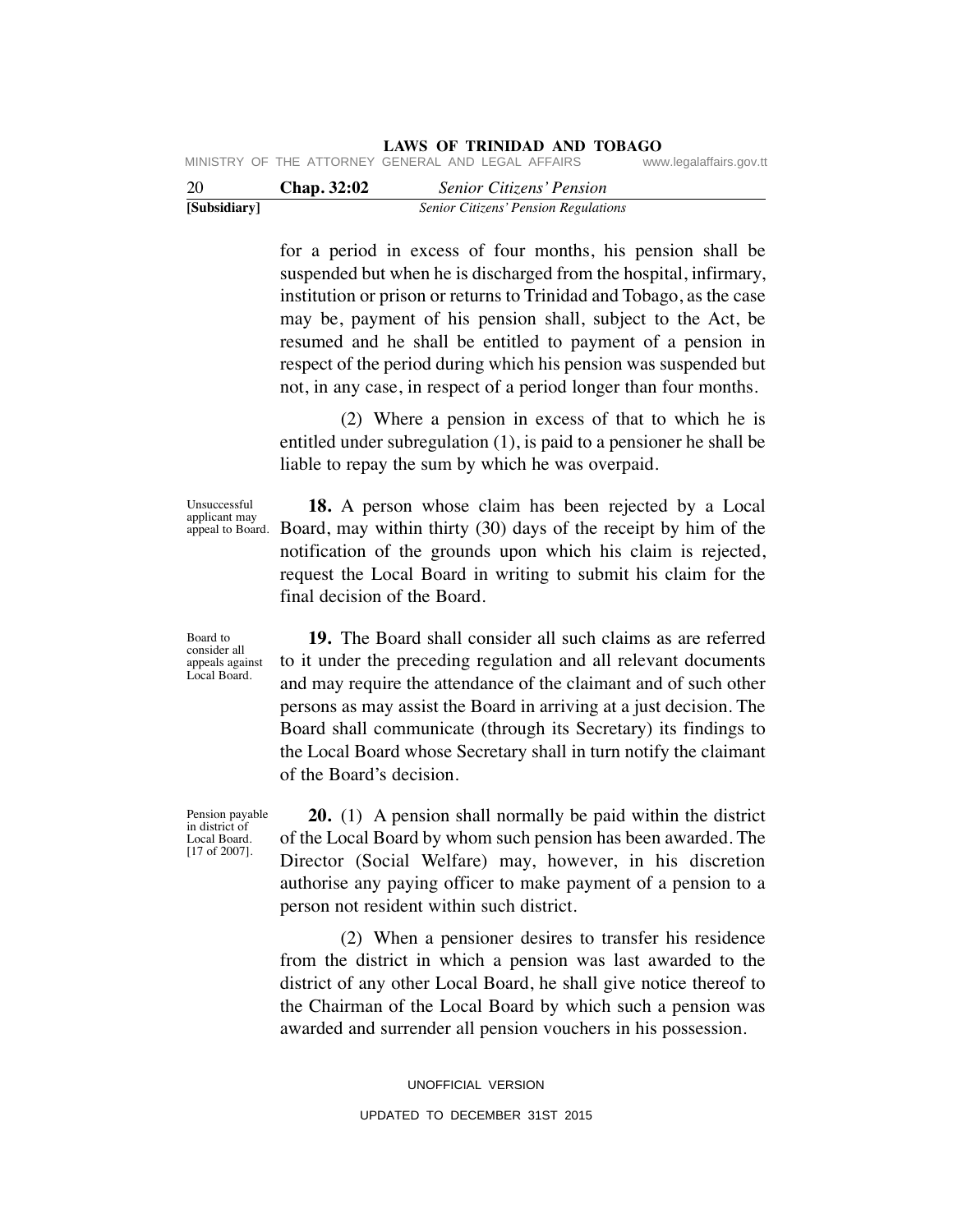| [Subsidiary]<br><b>Senior Citizens' Pension Regulations</b>                   |  |
|-------------------------------------------------------------------------------|--|
| Chap. 32:02<br><i>Senior Citizens' Pension</i>                                |  |
| MINISTRY OF THE ATTORNEY GENERAL AND LEGAL AFFAIRS<br>www.legalaffairs.gov.tt |  |

 (3) Subject to the provisions of the Act, such vouchers shall be re-issued to the pensioner by the Local Board of the District to which the pensioner has transferred his residence after such transfer has been recorded in a manner approved by the Director (Social Welfare).

**LAWS OF TRINIDAD AND TOBAGO**

 (4) The Local Board of the district to which the pensioner has transferred his residence shall as soon as possible after such transfer takes effect consider a report by an investigating officer regarding the circumstances of such pensioner.

**21.** The Director (Social Welfare) shall keep in such form as Director (Social may from time to time be approved by the Board a General General Register Register of all claims filed, and a register, subdivided into of all claims. districts, of all rejected claims.

**22.** The Director (Social Welfare) shall keep a record, Director (Social subdivided into districts, of the amount of pension paid to each  $\frac{\text{wender}}{\text{record of}}$ pensioner as well as of the rate at which and the date from which amount paid to such pension is payable.

**23.** The Director (Social Welfare) shall furnish the Auditor Auditor General General with a list of persons to whom a pension has been  $\frac{60}{\text{with names, etc.}}$ granted, together with the rate at which and the date from which  $_{[17 \text{ of } 2007]}^{0}$ such pension is payable; and from time to time shall notify him of the addition or deletion of any name to or from such list and the reasons therefor, and of any change in the rate at which a pension is payable to any person, together with the date from which addition or deletion or change of rate takes effect.

24. The Registrar General, the Superintendent Registrar, or Registrar the Registrar of Births and Deaths of a district shall verify, free supply date of of charge, any information as regards the date of birth or death of  $\frac{\text{birth, death}}{\text{of pensioner}}$ . a pensioner on request of the Director (Social Welfare), any Local Board or any investigating officer.

**25.** (1) In respect of every person over the age of sixty-five Registrar to years whose death has been registered by the Registrar of Births of death of and Deaths, during the preceding month, the Registrar shall [184/1997].

UNOFFICIAL VERSION

UPDATED TO DECEMBER 31ST 2015

Welfare) to keep

Welfare) to keep each pensioner. [17 of 2007].

to be supplied of pensioners.

General to birth, death, etc.,

inform Secretary

*L.R.O.*